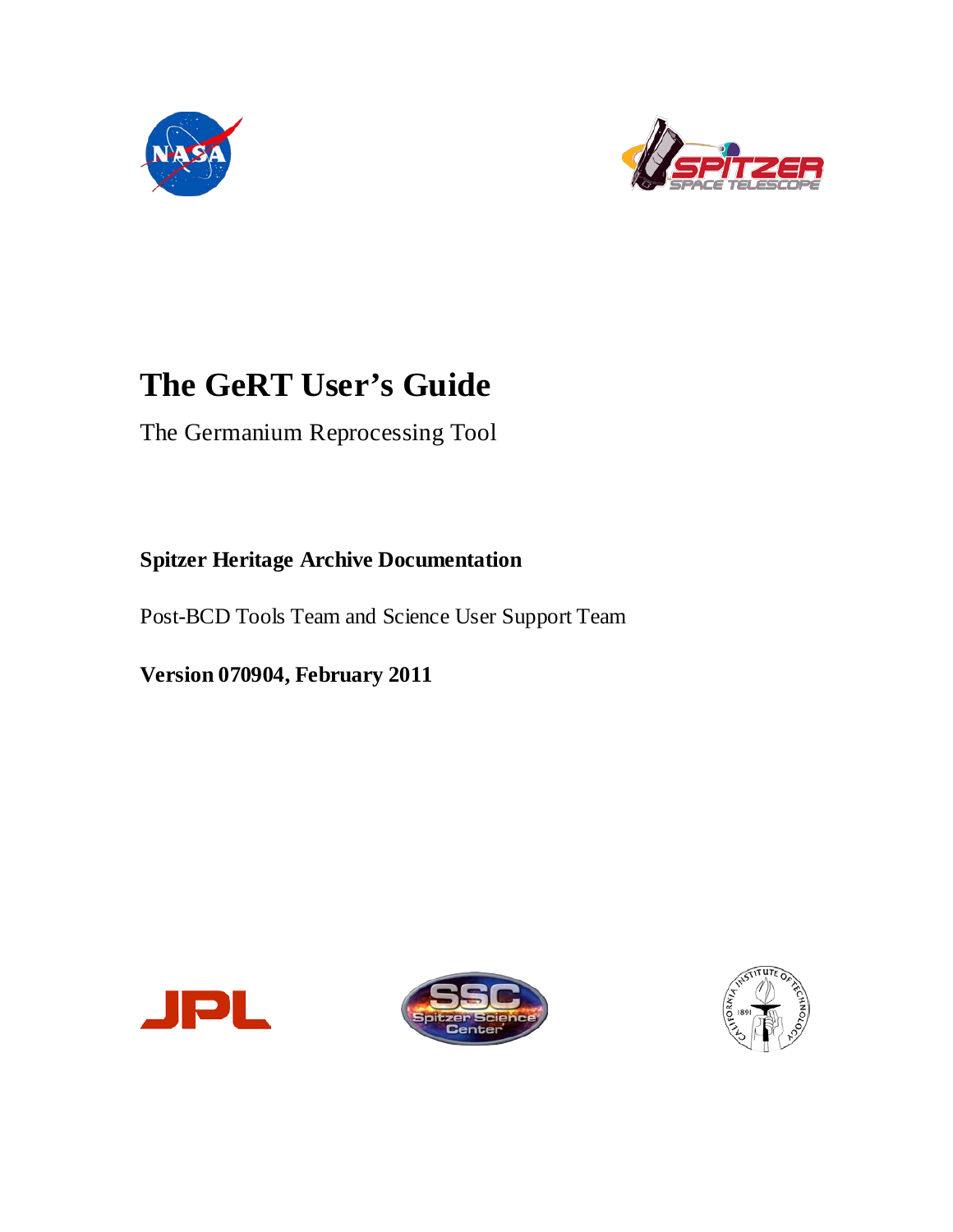# **Contents**

| Chapter 1. |                                                                 |  |
|------------|-----------------------------------------------------------------|--|
|            |                                                                 |  |
| 1.1        |                                                                 |  |
| 1.2        |                                                                 |  |
| 1.3        |                                                                 |  |
| 1.4        |                                                                 |  |
| 1.5        |                                                                 |  |
| 1.6        |                                                                 |  |
| 1.7        |                                                                 |  |
| 1.8        |                                                                 |  |
| 1.8.1      |                                                                 |  |
| 1.8.2      |                                                                 |  |
| 1.8.3      |                                                                 |  |
| 1.8.4      |                                                                 |  |
|            |                                                                 |  |
| 2.1        |                                                                 |  |
| 2.1.1      |                                                                 |  |
| 2.1.2      | Extended Source Filtering at 70 µm (with no column filtering)15 |  |
| $2.2\,$    |                                                                 |  |
| 2.3        |                                                                 |  |
| 2.4        |                                                                 |  |
| 2.4.1      |                                                                 |  |
| 2.4.2      |                                                                 |  |
|            |                                                                 |  |
| Chapter 3. |                                                                 |  |
| 3.1        |                                                                 |  |
| 3.2        |                                                                 |  |
| 3.3        |                                                                 |  |
| 3.4        |                                                                 |  |
| 3.5        |                                                                 |  |
| 3.6        |                                                                 |  |
| 3.7        |                                                                 |  |
| 3.8        |                                                                 |  |
| 3.9        |                                                                 |  |
| 3.10       |                                                                 |  |
| 3.11       |                                                                 |  |
| 3.12       |                                                                 |  |
| 3.13       |                                                                 |  |
| 3.14       |                                                                 |  |
| 3.15       |                                                                 |  |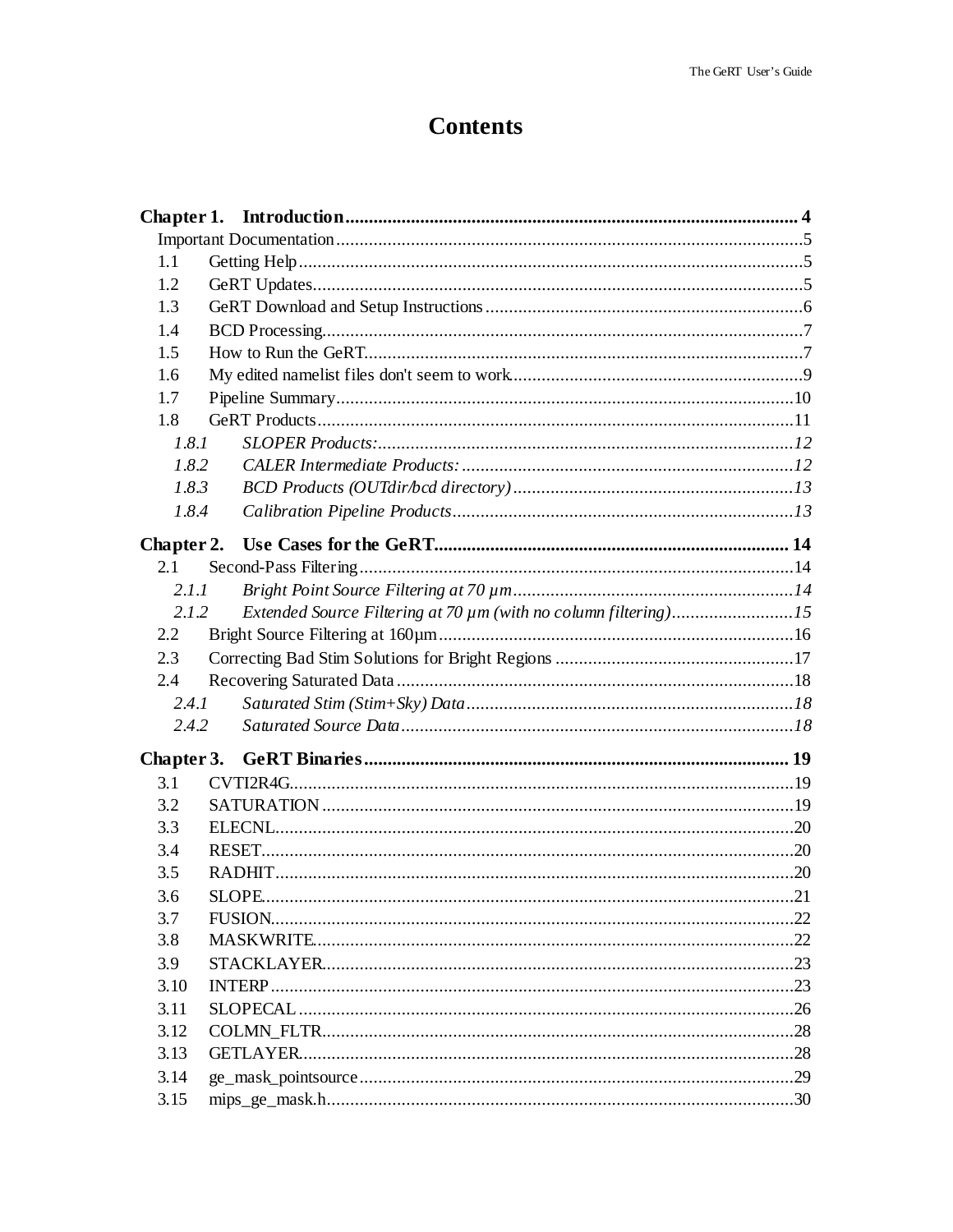| 3.16 |  |
|------|--|
| 3.17 |  |
| 3.18 |  |
|      |  |
| 4.1  |  |
| 4.2  |  |
| 4.3  |  |
| 4.4  |  |
| 4.5  |  |
| 4.6  |  |
| 4.7  |  |
| 4.8  |  |
|      |  |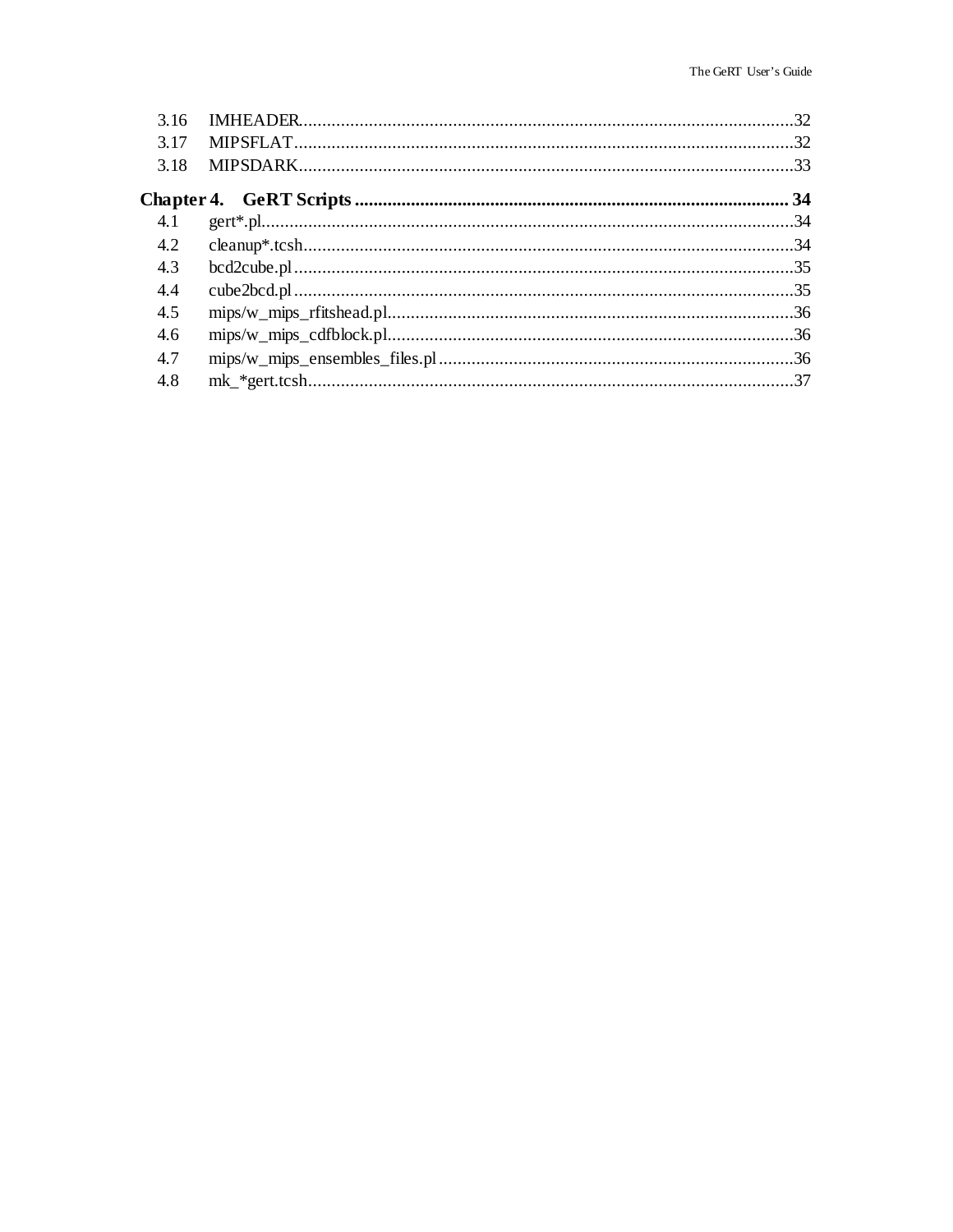<span id="page-3-0"></span>The Ge Reprocessing Tools (GeRT) allow users to carry out custom offline data reduction of Spitzer MIPS-Ge (70 µm and 160 µm) data. The GeRT is contributed software from the MIPS Instrument Support Team made available to the public to help users maximize their science returns with MIPS-Ge data. Users should be careful when processing their data offline. If used properly, the GeRT can yield enhanced data products, but users can also corrupt the quality and calibration of their data if used improperly.

The GeRT uses an offline version of the SSC pipeline to produce the basic calibrated data products (BCDs), following the algorithms derived by the MIPS Instrument Team and the MIPS Instrument Support Team (Gordon et al. 2005, PASP, 117, 503). With the GeRT, users can reprocess their data completely from scratch starting with the "raw" data from the archive or can cleanup (re-filter) the BCD products from the archive. The GeRT scripts are comprised of Perl and tcsh wrappers that use copies of SSC downlink binaries and libraries. The GeRT package includes all of the calibration files (e.g., DARK, IC, PMASK) and "namelist" files (namelists are ASCII parameter files that control the way the processing is done. They can be found in the *cdf/* directory of your GeRT distribution).

When new calibration files, namelist files, and/or new software techniques are available, users can use the GeRT to reprocess their data offline instead of waiting for the online re-processing of their data. In addition, expert users may find it useful to optimize the namelist files for their specific science application. The SSC online pipelines have been optimized primarily for faint point sources in low background regions. The online pipelines are robust for many science applications, but observers of bright, extended regions may find that offline processing with the GeRT is helpful. The MIPS-IST encourages users of the GeRT to provide feedback (contact the helpdesk at [http://irsa.ipac.caltech.edu/data/SPITZER/docs/spitzerhelpdesk/\)](http://irsa.ipac.caltech.edu/data/SPITZER/docs/spitzerhelpdesk/), so that we can improve the processing of MIPS-Ge data.

The most common reasons for using the GeRT are:

- Re-filtering the data to optimize it for extended sources;
- Correcting poor stim flash calibration in the BCD frames;
- Re-filtering the data to correct for poor calibration due to bright sources;
- Recovering flux densities from saturated sources.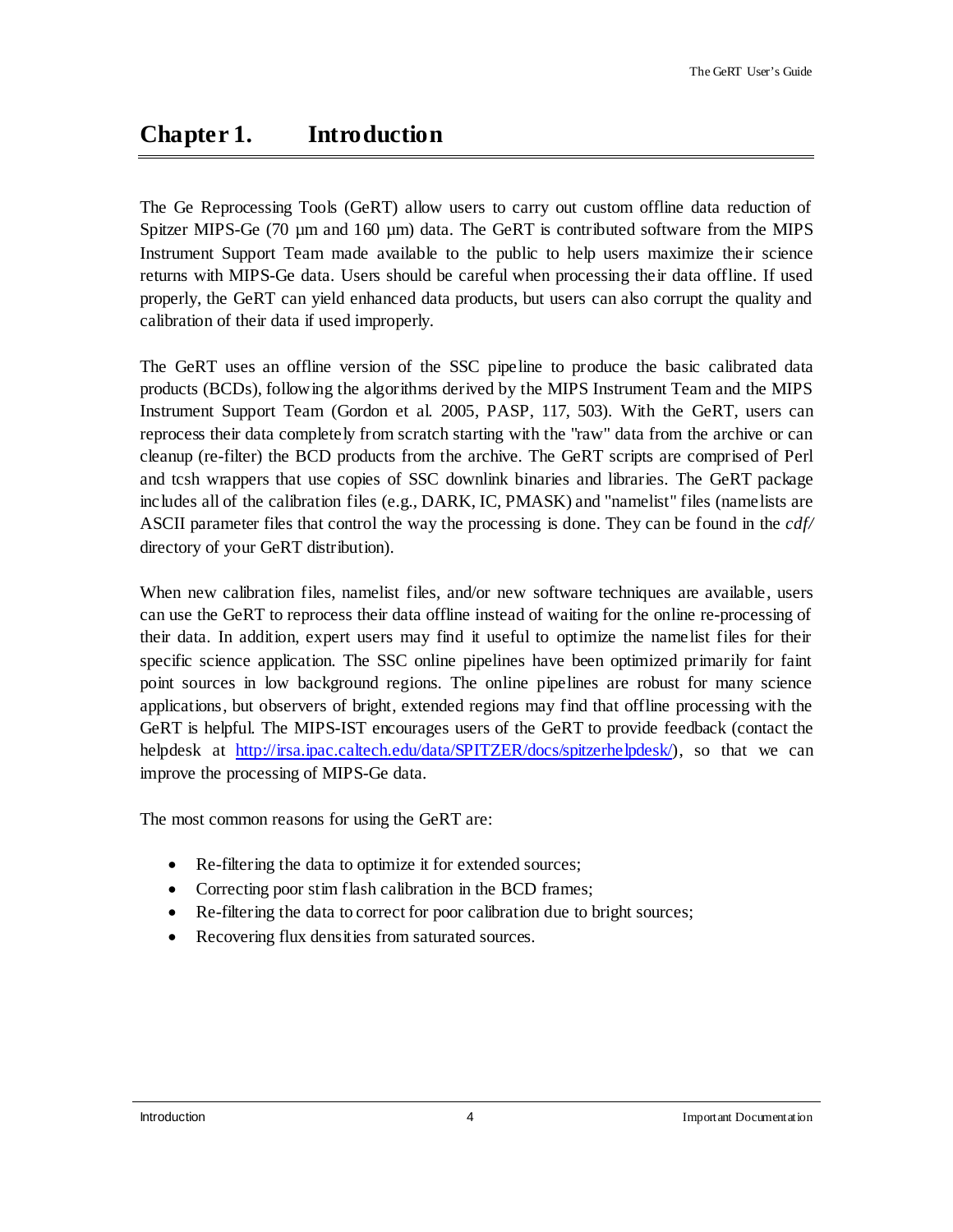### <span id="page-4-0"></span>Important Documentation

The following documents and webpages are recommended reading, and are referred to throughout this User's Guide:

- MIPS Instrument Handbook: <http://irsa.ipac.caltech.edu/data/SPITZER/docs/mips/mipsinstrumenthandbook/>
- Spitzer Data Analysis Cookbook: <http://irsa.ipac.caltech.edu/data/SPITZER/docs/dataanalysistools/cookbook/>
- GeRT main page: <http://irsa.ipac.caltech.edu/data/SPITZER/docs/dataanalysistools/tools/gert>
- GeRT download page: <http://irsa.ipac.caltech.edu/data/SPITZER/docs/dataanalysistools/tools/gert/gert/>

# <span id="page-4-1"></span>1.1 Getting Help

GeRT announcements are made online on the [GeRT main page.](http://irsa.ipac.caltech.edu/data/SPITZER/docs/dataanalysistools/tools/gert) The [Spitzer Data Analysis](http://irsa.ipac.caltech.edu/data/SPITZER/docs/dataanalysistools/cookbook/)  [Cookbook](http://irsa.ipac.caltech.edu/data/SPITZER/docs/dataanalysistools/cookbook/) contains worked examples of common uses of the GeRT. If you have any questions about the GeRT, you can get help by submitting a ticket to the [Spitzer Helpdesk.](http://irsa.ipac.caltech.edu/data/SPITZER/docs/spitzerhelpdesk/) Please let us know which operating platform you are running (MacOSX/Linux/Solaris), as much information as possible about the problem, the AOR ID of your data, plus any error messages you saw. We endeavor to reply to all queries within 48 hours. Please note that our system does not autoreply. If you receive a message back within a few minutes, please check it for further information.

# <span id="page-4-2"></span>1.2 GeRT Updates

Version 070904 is the most recent release for the Mac version of the GeRT, and contains updated binaries and calibration files that are/will be implemented for the S16/S17 version of the online MIPS pipeline. S16 changes are restricted to changes of some cal files (160 µm flux conversion factor and various SED mode calibration files). For S17, there are some changes to the Interp module to better handle erroneous stimflash minus background calculations and stimflash extrapolations.

The 060415 version of the GeRT is the most recent version for all other platforms, and uses the latest SSC S14.0.0 software version and the current online S13.2 calibration files (see MIPS data handbook for calibration details). This version of the GeRT was designed to process all types of input MIPS-Ge data, e.g., PHT, SCAN, FINE, TPM, SED, DARK, and IC data. The standard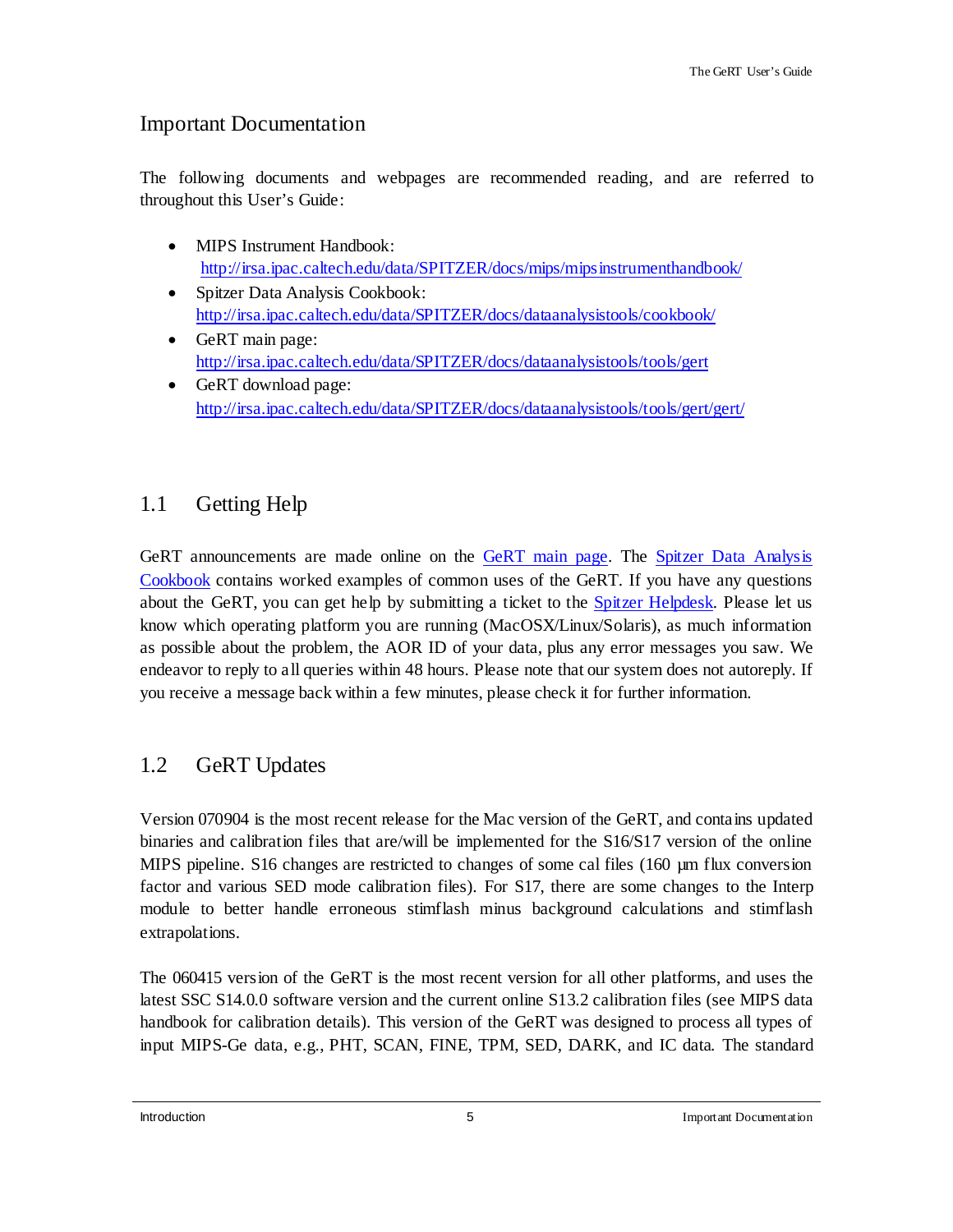science modes (PHT, SCAN) have been tested extensively, but the other modes have yet to be fully validated. In addition, the GeRT is now independent of the MOPEX modules.

The GeRT can now use Perl THREADs to carry out multiple processing jobs in parallel, significantly increasing the speed of the processing. This is particularly useful if running the GeRT on multi-CPU machines. Set the GERT THREAD parameter to a value of approximately number\_of\_CPUs + 1 ---> 2 x number\_of\_CPUs for optimal performance. To use THREADs your system Perl must include Thread.pm; if you run into "Can't locate Thread.pm in @INC" errors, then your system does not support Perl threads, and you will need to set GERT\_THREAD  $= 0.$ 

The old version of the GeRT only worked for Solaris with the FORTE compilers and was tied to a specific version of Perl used by our database system. The new version of the GeRT uses the Perl version on your system. Not all Solaris systems support the FORTE compile. GNU-compiled versions of the GeRT for Solaris, Linux, and Mac have also been made recently. The GNUsoftware versions make the GeRT more portable, but some system specific issues still exist given the use of shared system libraries.

# <span id="page-5-0"></span>1.3 GeRT Download and Setup Instructions

GeRT can be downloaded from the IRSA website, at <http://irsa.ipac.caltech.edu/data/SPITZER/docs/dataanalysistools/tools/gert/gert/>

The webpage provides full installation and setup instructions for all of the supported operating systems (Solaris, Linux, Mac). .

The GeRT package includes the following directories and files:

| cal            | Calibration files used for MIPS-70 and MIPS-160        |
|----------------|--------------------------------------------------------|
| cdf/           | Namelist directory                                     |
| $\text{cdf}/2$ | Namelists for MIPS-70 bcd pipeline processing          |
| cdf/3          | Namelists for MIPS-160 bcd pipeline processing         |
| $cdf/*.nl$     | Namelists for filtering scripts and postbcd processing |
| scripts/       | Scripts for MIPS-Ge processing                         |
| bin/           | <b>MIPS-Ge binaries</b>                                |
| lib/           | MIPS-Ge shared libraries (if applicable)               |
| gert_setup.csh | Environment setup file for running GeRT software       |
| gert_doc       | Documentation for this package (ASCII)                 |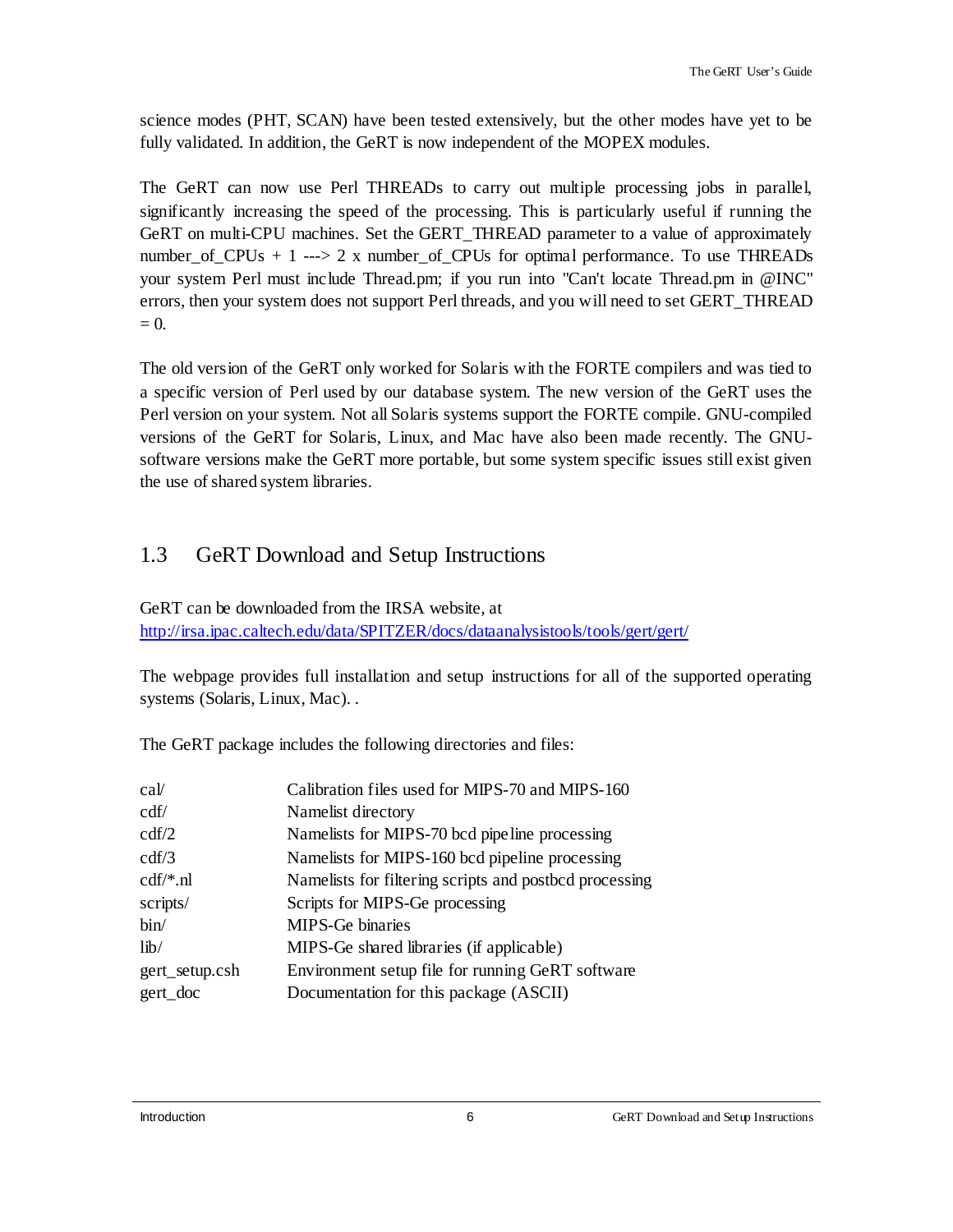### <span id="page-6-0"></span>1.4 BCD Processing

The majority of users will find the online BCD products sufficient for their purposes (before or after re-filtering; see [§2.1\)](#page-13-1). However, since it is simple to reprocess data, users may want to check if the GeRT offline processing yields better products than those currently available in the SSC archive. In particular, the GeRT has proven useful for the following cases:

- 1. Data where the online stimflash calibration was not done optimally (e.g., extrapolated stimflash calibration or stimflash calibration corrupted by bright emission regions).
- 2. New updated calibration files and/or pipeline corrections which are not available online yet.
- 3. Optimization of the pipeline namelist files for non-standard data and/or specific science applications (e.g., ultra-deep data with high redundancy vs low redundancy data).
- 4. Data brighter than the advertised saturation limits (see [§2.4\)](#page-17-0).

### <span id="page-6-1"></span>1.5 How to Run the GeRT

1. Source the GeRT setup file (see [§1.3](#page-5-0) to setup the GeRT on your system).

unix% source gert\_setup.csh

2. Make an input list of RAW data files.

unix% ls \*raw.fits > IN70.lis

3. The list of input files should match the order in which the data are taken. An example raw data file from the SSC archive has a name like the following:

SPITZER\_M2\_12345678\_0001\_0004\_2\_raw.fits

| where          |                                      |
|----------------|--------------------------------------|
| M <sub>2</sub> | $= 70 \mu m$ (and M3 = 160 $\mu$ m)  |
| 12345678       | $= AORKEY$                           |
| 0001           | $=$ EXPID exposure sequence number   |
| 0004           | $=$ DCENUM within the EXPID exposure |
| 2              | $=$ archived processing number       |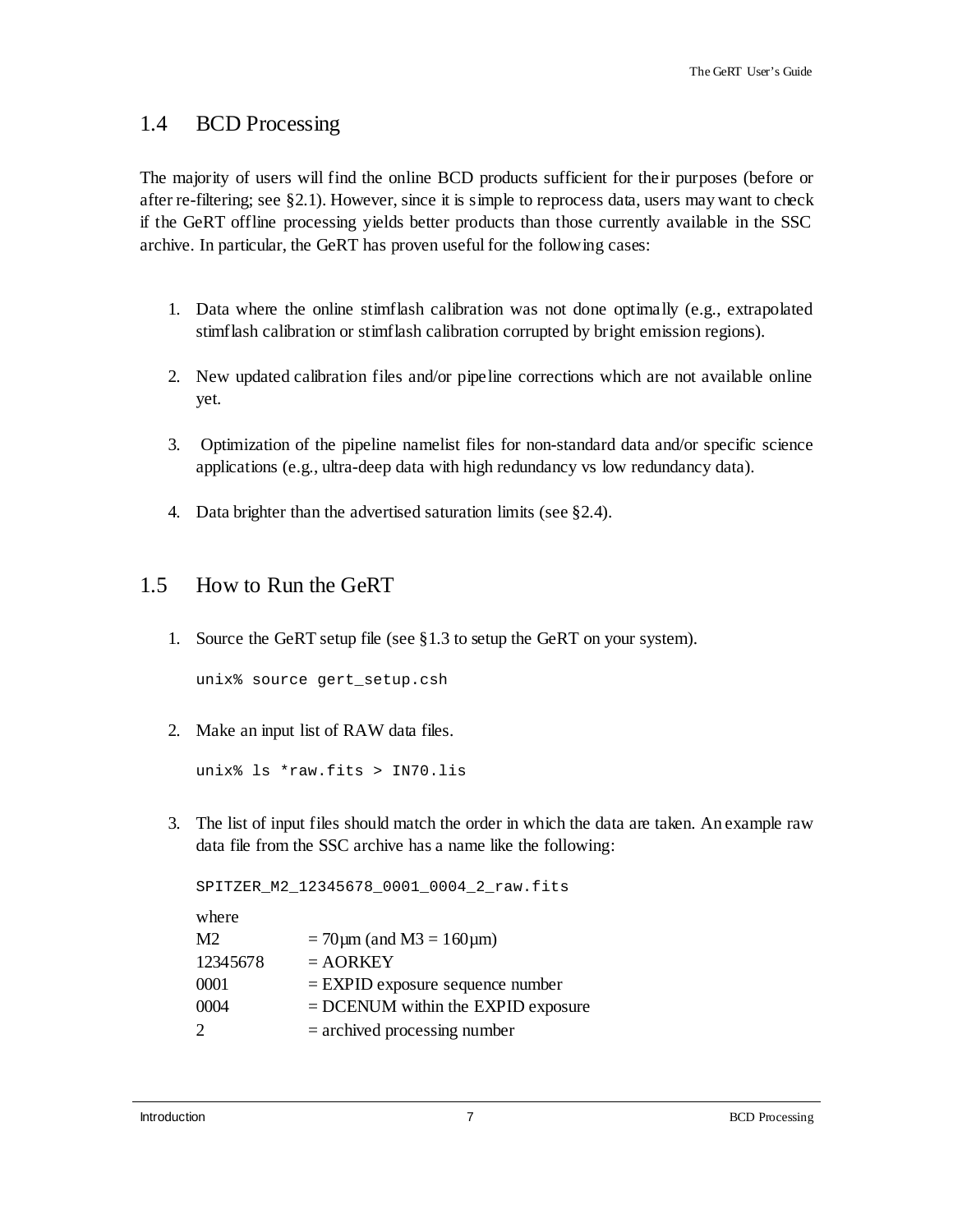Since names are given with leading zeros, "ls" will list the files in the order in which the data were taken. Users should take special care and only include the data they want to reduce in the list, e.g., only PRIMEARR data. For photometry mode observations, one can get EXPIDs associated with 24µm, 70µm, and/or 160µm data for each AOR. If taking photometry data in all three bands, the first set of EXPIDs will be 24µm, followed by 70µm, and then followed by 160µm observations. Read the fits headers to figure out which EXPIDs are associated with which array (keyword FOVNAME). e.g.:

unix% imheader rawdata/\*00\*\_0000\_raw.fits | grep FOVNAME FOVNAME = 'MIPS\_70um\_default\_small\_FOV1' / Field of View Name FOVNAME = 'MIPS\_70um\_default\_small\_FOV1' / Field of View Name

4. Run the GeRT, providing the input list and an output directory.

```
e.g., 
unix% $WRAPDIR/gert.pl IN70.lis OUTdir
GeRT S14.0 v1.1 with 0 threads
0001 <: rawdata/MIPS.2.0012997376.0000.0000.raw.fits
0002 * rawdata/MIPS.2.0012997376.0001.0000.raw.fits
0003 : rawdata/MIPS.2.0012997376.0001.0001.raw.fits
0004 : rawdata/MIPS.2.0012997376.0001.0002.raw.fits
0005 : rawdata/MIPS.2.0012997376.0001.0003.raw.fits
0006 : rawdata/MIPS.2.0012997376.0001.0004.raw.fits
0007 : rawdata/MIPS.2.0012997376.0001.0005.raw.fits
0008 * rawdata/MIPS.2.0012997376.0001.0006.raw.fits
SLOPER Processing done. 8 dce's in 22 seconds.
CALER Processing done, BCDs in out/bcd processed in 3 seconds.
 Total processing of 8 dce's processed in 25 seconds
```
*IN70.lis* is an input list of RAW fits files and *OUTdir* is output directory of the GeRT products. SLOPER and CALER are the two main steps of processing described in Section 4.2. The symbols "\*" indicate stimflash frames while ":" is shown for nonstimflash data.

For default processing, the GeRT reads the header of the first file to determine the data type and picks the appropriate pipeline. The important keywords that control the processing are CHNLNUM, EXPTYPE, and FOVID:

 $CHNLNUM = 2$  for  $70 \mu m$  $CHNLNUM = 3$  for 160 $µm$  $EXPTYPE = \text{scn} \implies$  Scan data, normal science pipeline is run.  $EXPTYPE = \text{pht} \implies \text{Photometry data, normal science pipeline is run.}$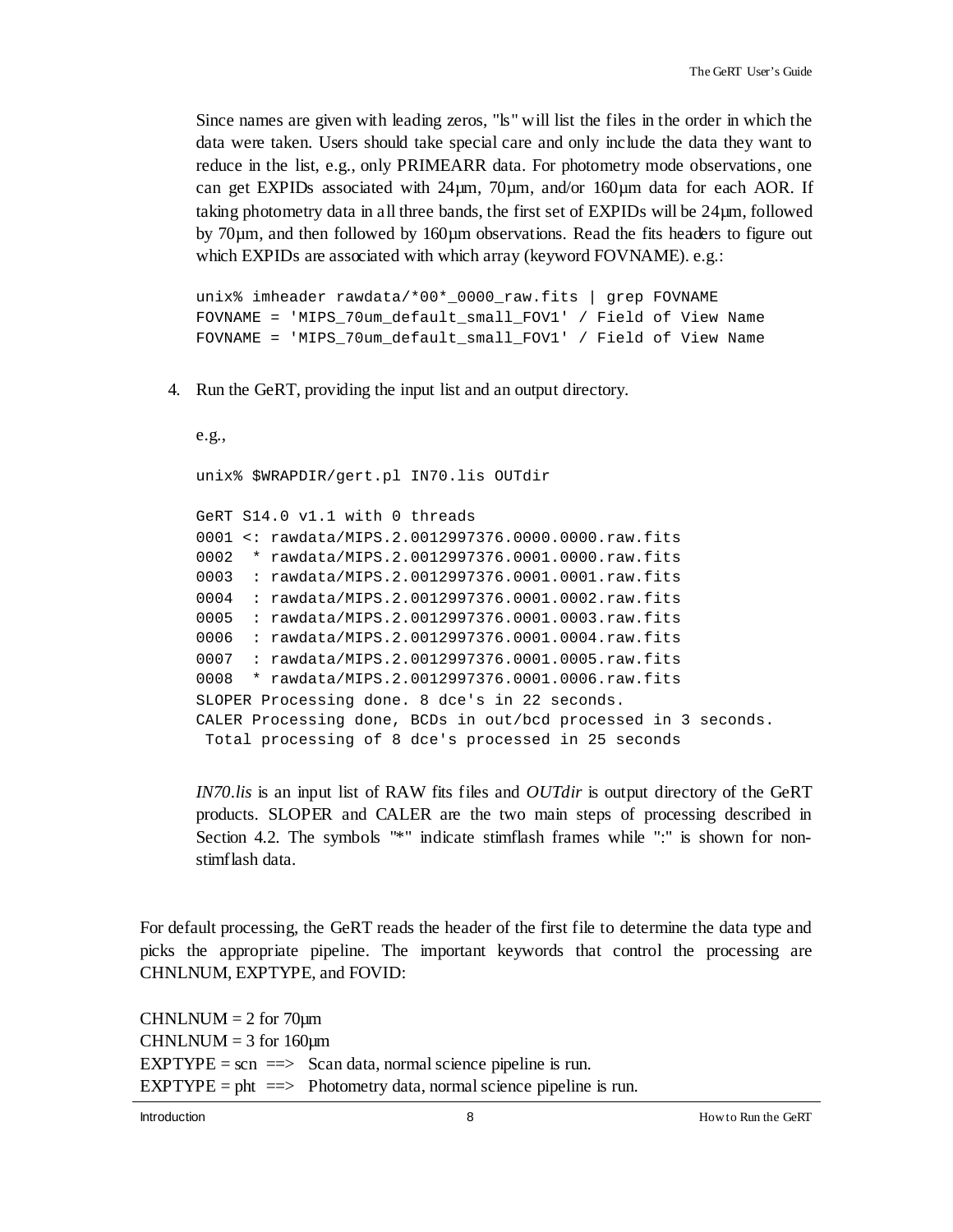| If EXPTYPE=pht and FOVID>117, then the data are 70 $\mu$ m. FINE-scale                               |
|------------------------------------------------------------------------------------------------------|
| observations and the appropriate calibration files are chosen.                                       |
| $EXPTYPE = sed \implies 70 \mu m$ SED data, SED pipeline is run.                                     |
| $EXPTYPE =$ tpm = $\gg$ Total power mode data, TPM pipeline is run.                                  |
| EXPTYPE = $d2a \implies DARK data$ , DARK pipeline is run.                                           |
| $EXPTYPE = sfl \implies \text{Illumination Correction (IC) data from scanning, IC pipeline is run.}$ |
| $EXPTYPE = pfl \implies IC$ data from photometry, IC pipeline is run.                                |
| $EXPTYPE = ff1 \implies IC$ data from FINE-scale photometry, IC pipe line is run.                    |
| $EXPTYPE = df1 \implies$ SED IC data, IC pipeline is run.                                            |
| $EXPTYPE = tf1 \implies Total power IC data, IC pipe line is run.$                                   |

The above listing provides the standard MIPS-Ge data types. See th[e MIPS Instrument Handbook](http://irsa.ipac.caltech.edu/data/SPITZER/docs/mips/mipsinstrumenthandbook/) for a full list of file definitions and for information about the Illumination Correction.

Users can force the GeRT to run a specific pipeline by providing the EXPTYPE on the command line (3rd input argument). For example, if you would like to make your own Illumination Correction (IC) calibration file from your science data you could try the following, e.g.:

unix% \$WRAPDIR/gert.pl IN70.lis OUTdir sfl

where "sfl" causes the GeRT to run the IC pipeline.

### <span id="page-8-0"></span>1.6 My edited namelist files don't seem to work

When editing namelist files, you should include a space before and after the "=" for numerical parameters, and you must end all lines in the namelist with a "," (even comment lines need to be followed by ",". The parameter lines must be within the namelist block (e.g., between &BLOCKNAME and &END).

example of GOOD input:

 $StimHi = 4$ ,

example of BAD input (don't do):

```
StimHi = 4
StimHi =4,
StimHi= 4,
StimHi=4
```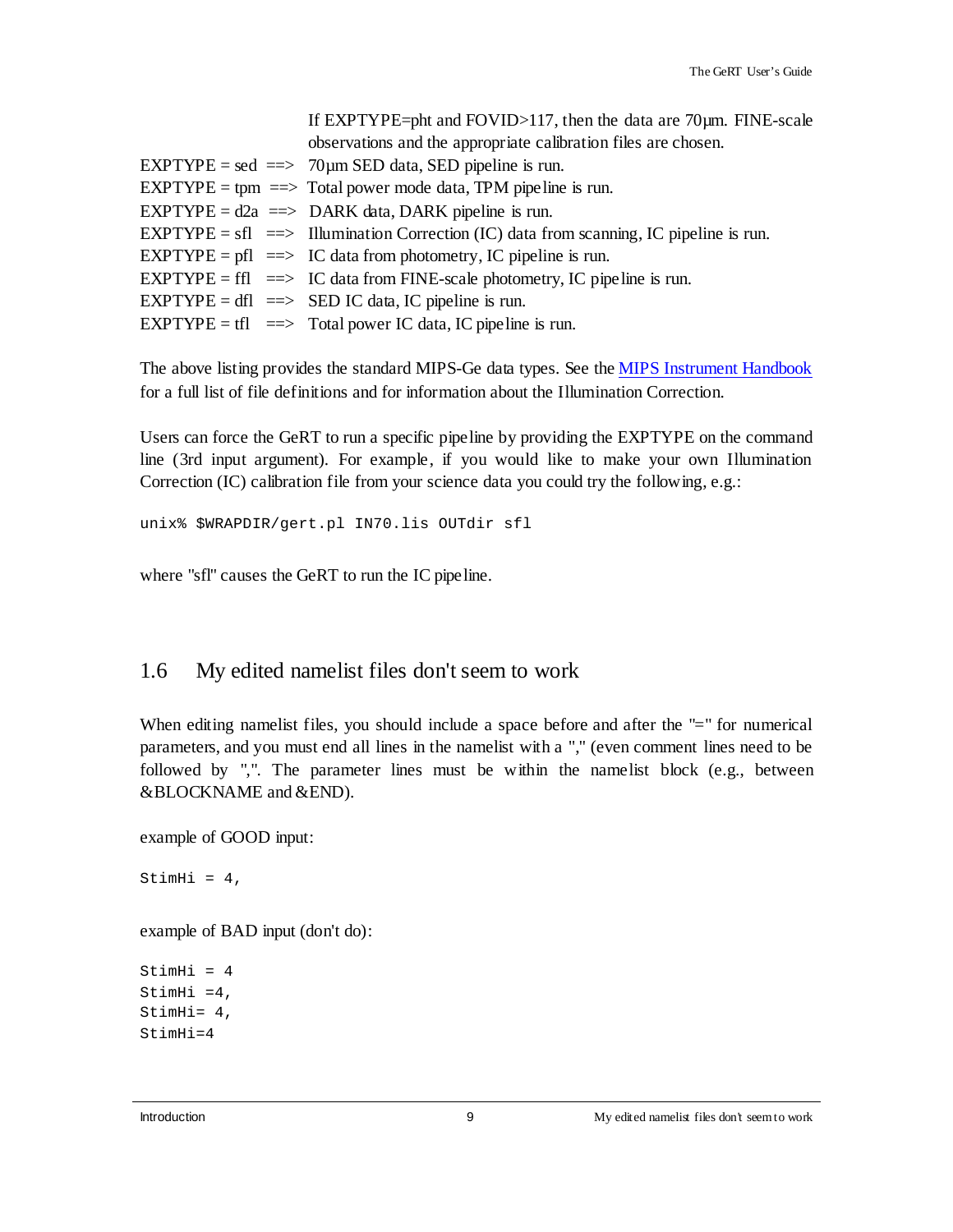The GeRT namelist files are stripped down versions of the online namelists. Blocks only used online are not included in the offline GeRT namelists. The online input/output (I/O) names of the modules is controlled via namelists, but offline, the GeRT perl script defines the I/O names, which takes precedent over what is listed in the namelist.

### <span id="page-9-0"></span>1.7 Pipeline Summary

BCD processing has two main steps: (1) calculation of the slope of the data ramp (SLOPER) and (2) calibration of the slope image (CALER). MIPS-Ge raw data are comprised of data ramps of 24, 32, or 80 non-destructive reads (for 3, 4, 10 MIPS-sec data collection events (DCEs) respectively).

The namelist file controlling "SLOPER" processing is *cdf/{2/3}/MIPS{70/160}\_SLOPE\_0.nl*. The first step in the SLOPER processing of the data is CVTI2R4g which converts the input integer values into real values and makes the initial dmask and bmask files (output "*dce.fits*"). The SATURATION module sets bits in the dmask for saturated samples. The ELECNL module corrects for electronic nonlinearity (output "*enlcorrd.fits*"). RESET checks for extra resets in the DCE and sets the dmask appropriately. RADHIT checks for radhits in the ramps and sets the dmask at the location of radhit(s). The SSC pipeline identifies discontinuities using a maximum likelihood technique (Hesselroth et al. 2000, Spaceborne Infrared Remote Sensing VIII, SPIE Conference Proceedings, 4131, 26). SLOPE calculates the linear slopes of segments with at least 4 consecutive good reads as indicated by the dmask (output "currents.fits"). FUSION calculates a noise-weighted average slope from the segments based on the empirical errors estimated from the scatter of the data within the ramp segments (output "current.fits"). The slope image (current.fits) is the final product of the SLOPER part of the pipeline. The last step in sloper is MASKWRITE which copies information from the dmask and pmask to the bmask file for use in the 2nd part of the pipeline.

The 2nd part of processing [CALER] is controlled via the namelist file *cdf/{2/3}/MIPS{70/160}\_FLUXCAL\_0.nl*. Calibration and filtering are done on data cubes. Input cubes are made by stacking the SLOPER products with the STACKLAYER module. The calibration of MIPS-Ge data is based on frequent measurements of internal stimulator flashes (stims), which are used to track the response of the detectors as a function of time. The stim flash signal is measured by subtracting the previous ``background'' DCE from the stim frame, which is taken at the same position on the sky. For each AOR, a stim response function  $(SR[t])$  is calculated from interpolating between the stim minus background measurements, which is done via the module INTERP (output "*interpstim.fits*"). After the determination of the stim response as a function of time (SR[t]), the BCD data are calibrated in SLOPECAL module using the following equation: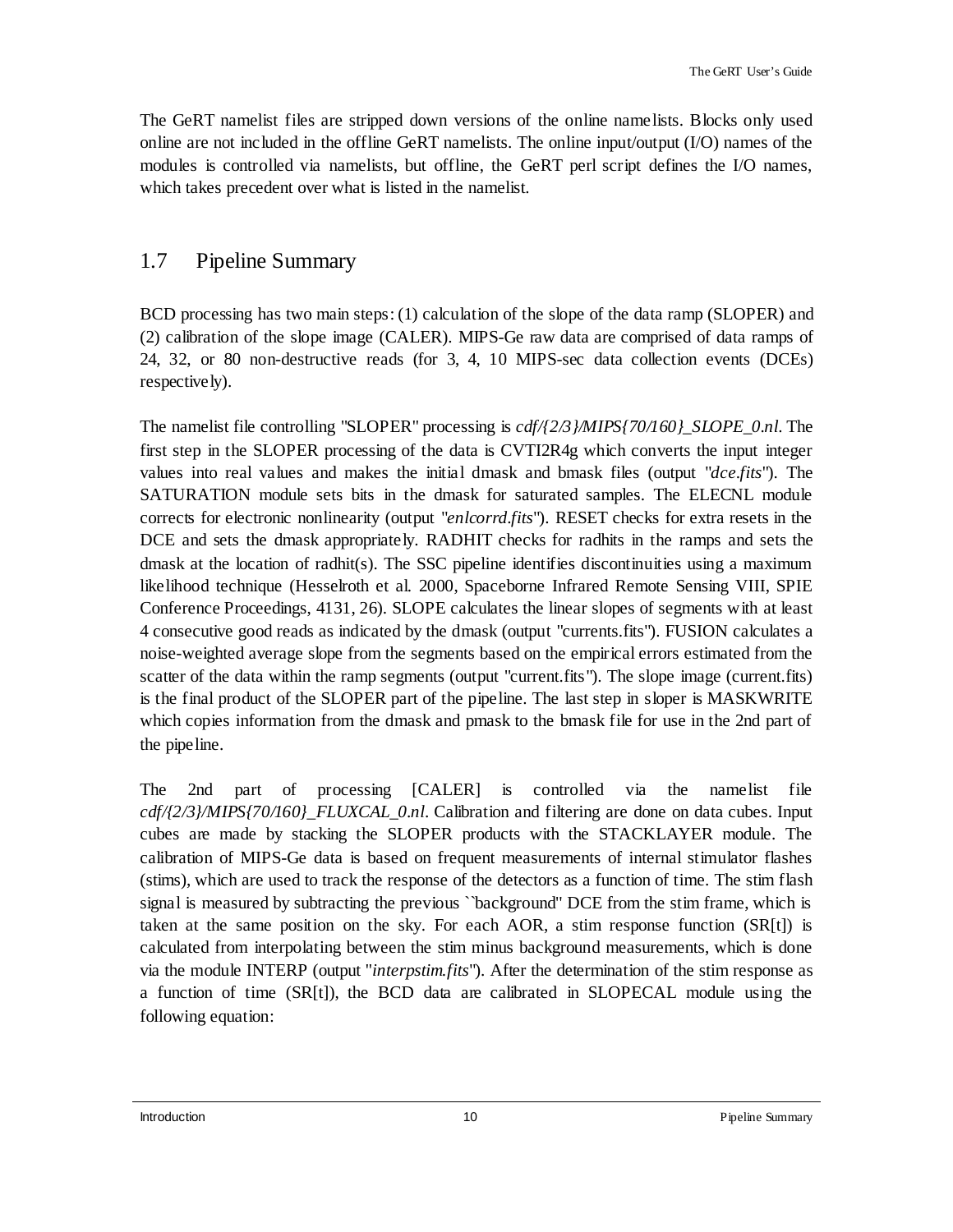$$
BCD(t) = \frac{FC\left(\frac{U(t)}{SR(t)} - DARK\right)}{IC}
$$

#### **Equation 1.1**

where  $U(t)$  is the uncalibrated slope image, DARK is the dark calibration file, and IC is the illumination correction calibration file which corrects for the combined illumination pattern from the telescope and the stim flash signal. The DARK and IC calibration files are stable and are generated by combining data from several different campaigns to improve the signal-to-noise. The flux conversion factor (FC) converts the instrument units into physical surface brightness units of MJy/sr and is derived from observations of standard calibrators.

The SLOPECAL module of CALER, which applies the calibration, also does optional filtering. The online filtering process is optimized for point sources. Filtering removes data artifacts, but also removes extended source flux. Examples and discussion of MIPS-Ge artifacts are presented in the [MIPS Instrument Handbook.](http://irsa.ipac.caltech.edu/data/SPITZER/docs/mips/mipsinstrumenthandbook/) The two main artifacts impacting Ge data are the stim flash latents and the variations of the slow response as a function of time. The 160µm data are affected by these issues to a lesser degree due to the faster time constants of the 160µm stressed-Germanium detectors. For point sources in low backgrounds (e.g., *Frayer et al. 2006, AJ, 131, 250*), the stim latent and slow response residuals are additive effects. The Ge filtering removes a running median per pixel as a function of time by subtracting the median value of the surrounding DCEs closest in time (ignoring the current DCE, stim DCEs, and bad data). This "high-pass" time filter does not remove all of the affects of stim latents. To remove the stim latent at 160µm, one can throw out the first DCE after the stim flash since the stim latents typically decay away within one DCE. At 70µm stim latents remain for many DCEs and are correlated by column. Since the scan map direction and photometry scan dithers are nearly along the columns of the array, the column artifacts are amplified. Column residuals at 70µm are removed by subtracting the median of the values along each column for every DCE. The combination of the high-pass time median filter per pixel and the column median filter removes the bulk of the data artifacts at 70µm.

### <span id="page-10-0"></span>1.8 GeRT Products

The GeRT makes many intermediate products in addition to the BCD products one can retrieve from the online archive. These intermediate products provide important diagnostic information about the data as well as enabling the testing and optimization of the pipeline software. The products from SLOPER (the first part of the pipeline) are stored under *OUTdir/0XXX*, where  $XXX = increasing number corresponding to the files in the raw input list.$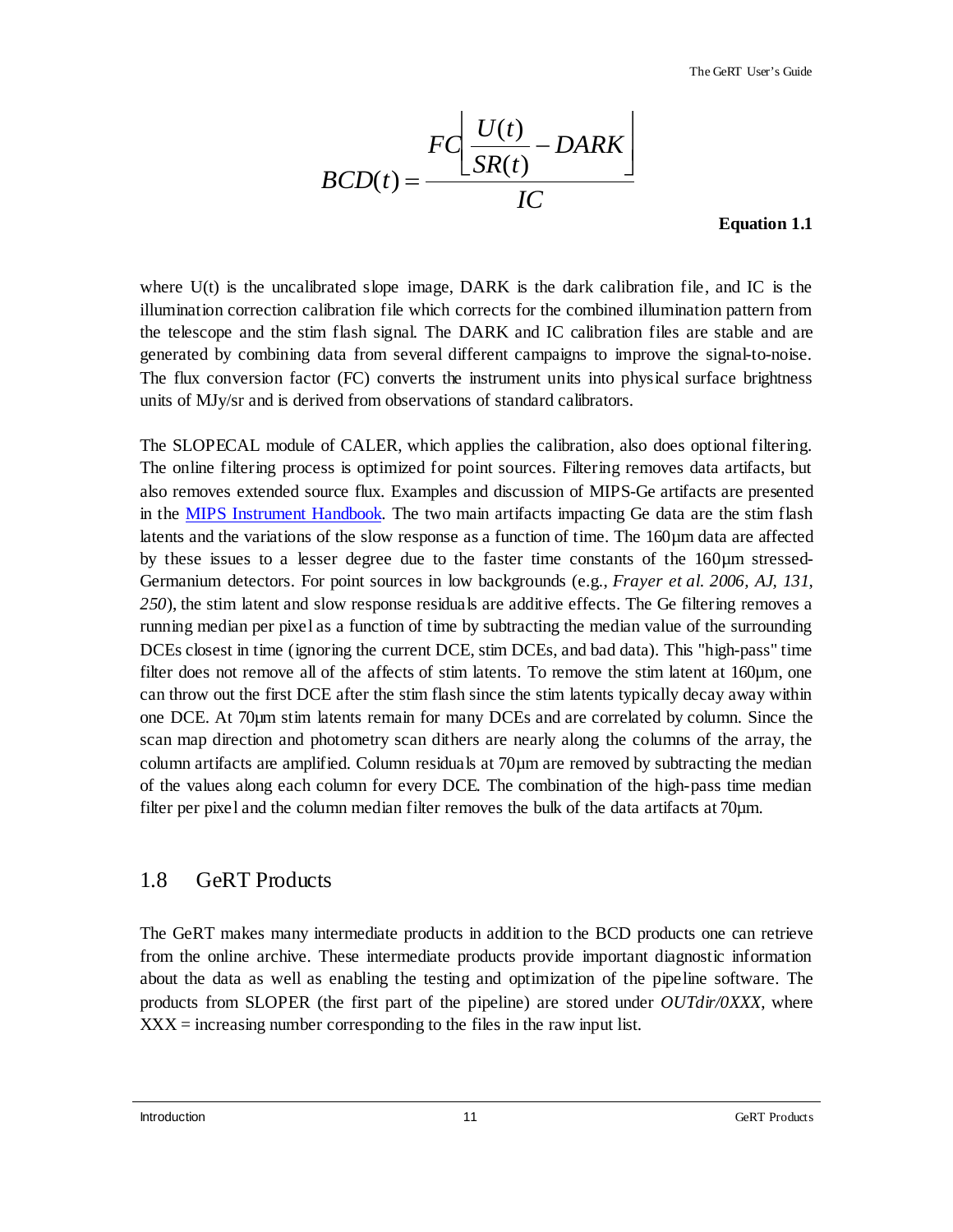#### <span id="page-11-0"></span>*1.8.1 SLOPER Products:*

| bmask.fits        | bmask file used to identify bad pixels $(32x32)$    |
|-------------------|-----------------------------------------------------|
| current.fits      | Final slope image from SLOPER                       |
| current_unc.fits  | Uncertainty of slope image                          |
| currents.fits     | Slopes of line segments within the ramps            |
| currents_unc.fits | Uncertainties on the line segment slopes            |
| dce.fits          | Raw data ramp converted into real                   |
| dmask.fits        | Mask used to identify bad reads in ramps (32x32xN)  |
| enlcorrd.fits     | Data ramp corrected for the electronic nonlinearity |
| enleorrd unc.fits | Uncertainty on enlcorrd.fits                        |
| sloper.log        | Log file for the sloper processing                  |

The intermediate products of the CALER part of the pipeline are stored in *OUTdir*, while the BCD products are stored in the *OUTdir/bcd* directory.

#### <span id="page-11-1"></span>*1.8.2 CALER Intermediate Products:*

| SCLK_OBS.fits                                                                          | Vector giving DCE timing information used for stim interpolation    |  |  |
|----------------------------------------------------------------------------------------|---------------------------------------------------------------------|--|--|
|                                                                                        | (SCLK_OBS keyword)                                                  |  |  |
| $*$ txt                                                                                | Output listing of file names for GETLAYER                           |  |  |
| *list                                                                                  | Input listing of file names for STACKLAYER                          |  |  |
| bmaskcube.fits                                                                         | Final bmask cube from SLOPECAL module associated with<br>nofiltcube |  |  |
| cal@                                                                                   | Symbolic link to cal files (\$SOS_GeRT/cal)                         |  |  |
| calcube.fits                                                                           | Final filtered data cube from SLOPECAL                              |  |  |
| calcube_bmask.fits                                                                     | Mask file associated with calcube                                   |  |  |
| calcube_unc.fits                                                                       | Uncertainty file associated with calcube                            |  |  |
| caler.log                                                                              | Log file for the caler processing                                   |  |  |
| caler_stack*.log                                                                       | Stacklayer log (error code: $0 = ok$ )                              |  |  |
| curcube.fits                                                                           | Cube of uncalibrated slopes                                         |  |  |
| curcube_unc.fits                                                                       | Uncertainty associated with curcube                                 |  |  |
| darksubt.fits<br>Intermediate file used for making the IC in the calibration pipelines |                                                                     |  |  |
|                                                                                        | $[U(t)/SR(t) - DARK]$                                               |  |  |
| darksubt_bmask.fits                                                                    | Mask file associated with darksubt                                  |  |  |
| darksubt_unc.fits                                                                      | Uncertainty file associated with darksubt                           |  |  |
| fluxcal.nl                                                                             | Copy of MIPS*_FLUXCAL_0.nl namelist file used by CALER part         |  |  |
|                                                                                        | of the pipe line                                                    |  |  |
| interp_bmaskcube.fits                                                                  | Bmask file output from INTERP module                                |  |  |
| interpstim.fits                                                                        | Stim Response cube from INTERP                                      |  |  |
| interpstim_unc.fits                                                                    | Uncertainty file associated with interpstim                         |  |  |
| nofiltcube.fits                                                                        | Unfiltered BCD cube                                                 |  |  |
| nofiltcube_unc.fits                                                                    | Uncertainty file for nofiltcube                                     |  |  |

**Introduction** GeRT Products **12** GeRT Products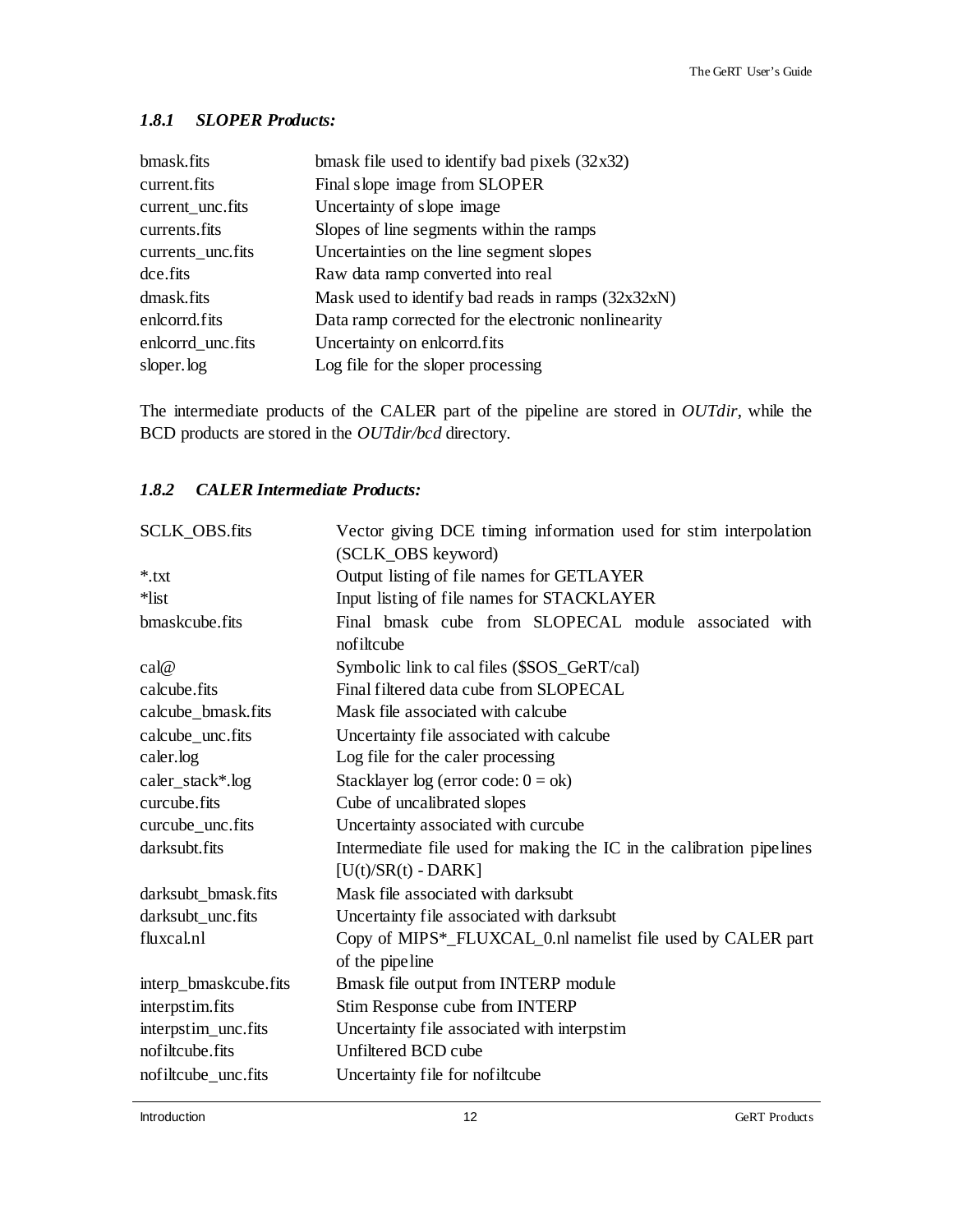| slopecal.nl | Copy of MIPS <sup>*</sup> SLOPE 0.nl name list file used by SLOPER part of |
|-------------|----------------------------------------------------------------------------|
|             | the pipe line                                                              |

#### <span id="page-12-0"></span>*1.8.3 BCD Products (OUTdir/bcd directory)*

| bcd.fits   | Unfiltered BCD products made from <i>nofiltcube.fits</i> |
|------------|----------------------------------------------------------|
| bunc.fits  | Uncertainty file made from <i>nofiltcube_unc.fits</i>    |
| bmask.fits | bmask file made from <i>bmaskcube.fits</i>               |
| fbcd.fits  | Filtered BCD product made from <i>calcube.fits</i>       |

The bunc and bmask files are applicable for both the BCD and fBCD products. These suffixes match the names of the SSC archived product names. The full name of the GeRT BCD products are given by *OUTdir.XXXX.sufix.fits*, where *OUTdir* is the user given output directory, *XXXX* is an increasing number associated with the DCEs in the input list (e.g., 0001 is associated with the first DCE in the list, 0002 associated with the 2nd DCE...), and  $\textit{suffix} = \langle \langle =5 \rangle$ -character suffix (bcd, bunc, bmask, fbcd).

Please note if combining data with MOPEX, all input files names must be unique (recommend using different *OUTdir* names for different AORKeys when working with large data sets).

#### <span id="page-12-1"></span>*1.8.4 Calibration Pipeline Products*

For the DARK pipeline (EXPTYPE=d2a), the products are (*OUTdir* directory):

| darkfinal.fits      | Output DARK calibration file corresponding to online calibration file |  |  |
|---------------------|-----------------------------------------------------------------------|--|--|
|                     | MIPS* DARK.fits.                                                      |  |  |
| darkfinal mask.fits | DARK<br>Mask file for<br>corresponding to<br>online<br>file           |  |  |
|                     | $MIPS^*$ _DARK_C.fits.                                                |  |  |
| darkfinal unc.fits  | Uncertainty file for the DARK corresponding to online file            |  |  |
|                     | MIPS* DARK U.fits.                                                    |  |  |
| MIPS*_DARK_M.fits   | Coverage map of DARK file (representing number of "good" DCES         |  |  |
|                     | used per pixel)                                                       |  |  |

For the IC ("flat") pipeline (EXPTYPE=sfl,pfl,dfl,tfl,ffl), the products are (OUTdir directory):

| ilcorr.fits:        | Output IC calibration file corresponding to online calibration file<br>MIPS* ILCORR.fits.            |  |
|---------------------|------------------------------------------------------------------------------------------------------|--|
| ilcorr_cmask.fits:  | Mask file for the IC file corresponding to online file<br>MIPS*_ILCORR_C.fits.                       |  |
| ilcorr_unc.fits     | Uncertainty file for the IC file corresponding to online file<br>$MIPS^*_{\_\_ILCORR_{\_\_U.fits.}}$ |  |
| MIPS*_ILCORR_M.fits | Coverage map of IC file (representing number of "good" DCES used<br>per pixel)                       |  |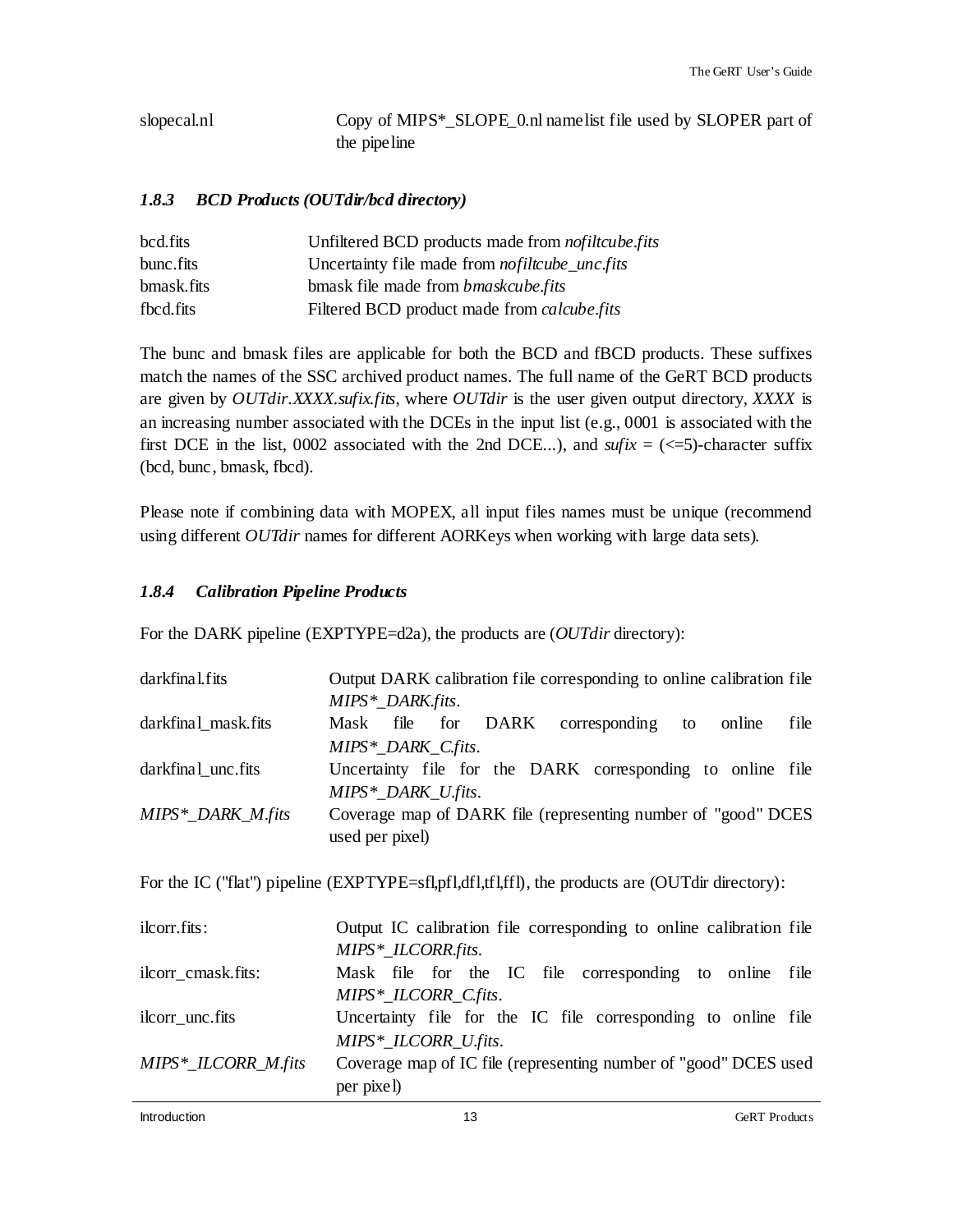### <span id="page-13-0"></span>**Chapter 2. Use Cases for the GeRT**

The following sections give examples of common use cases for the GeRT. More examples can be found in the [Spitzer Data Analysis Cookbook.](http://irsa.ipac.caltech.edu/data/SPITZER/docs/dataanalysistools/cookbook/)

### <span id="page-13-1"></span>2.1 Second-Pass Filtering

The online filtering of MIPS-Ge products can be affected by bright sources and can yield negative "side-lobes" around bright emission regions (e.g., see examples in MIPS Data Handbook). If you see negative side-lobes around the source of interest in the *\*mfilt.fits* archive mosaic product, you should use the unfiltered *\*msaic.fits* image or re-filter your data offline using one of the procedures below. Filtering is particularly useful at 70 µm to remove streaking. Users need to first identify the location of bright emission regions to be masked from an initial first pass data reduction (and/or the online data products). In the second pass filtering, bright emission regions are masked to avoid biasing the filtering corrections by sources.

#### <span id="page-13-2"></span>*2.1.1 Bright Point Source Filtering at 70 µm*

Performs column filtering followed by a high-pass time median filter of the original BCDs, ignoring pixels near the location of a bright point source(s).

• Make input lists of BCDs, uncertainties, and bmasks., e.g.:

```
unix% ls *_bcd.fits > bcd70.lis
unix% ls * bunc.fits > unc70.lis
unix% ls *_bmask.fits > mask70.lis
```
• Create a file, *source.tbl,* to identify the positions of bright emission to be masked. The input source table needs to be in IPAC table format (use the output of APEX or make by hand or via other software). The values within the IPAC table must be located between the vertical ``|'' to be read properly. e.g., *source.tbl:*

| srcid | `RA        | Dec       |
|-------|------------|-----------|
| Ιi    |            |           |
|       | XXX. xxxxx | XX. xxxxx |

RA,Dec is source position in decimal degrees.

• Copy *source.tbl* into your working directory.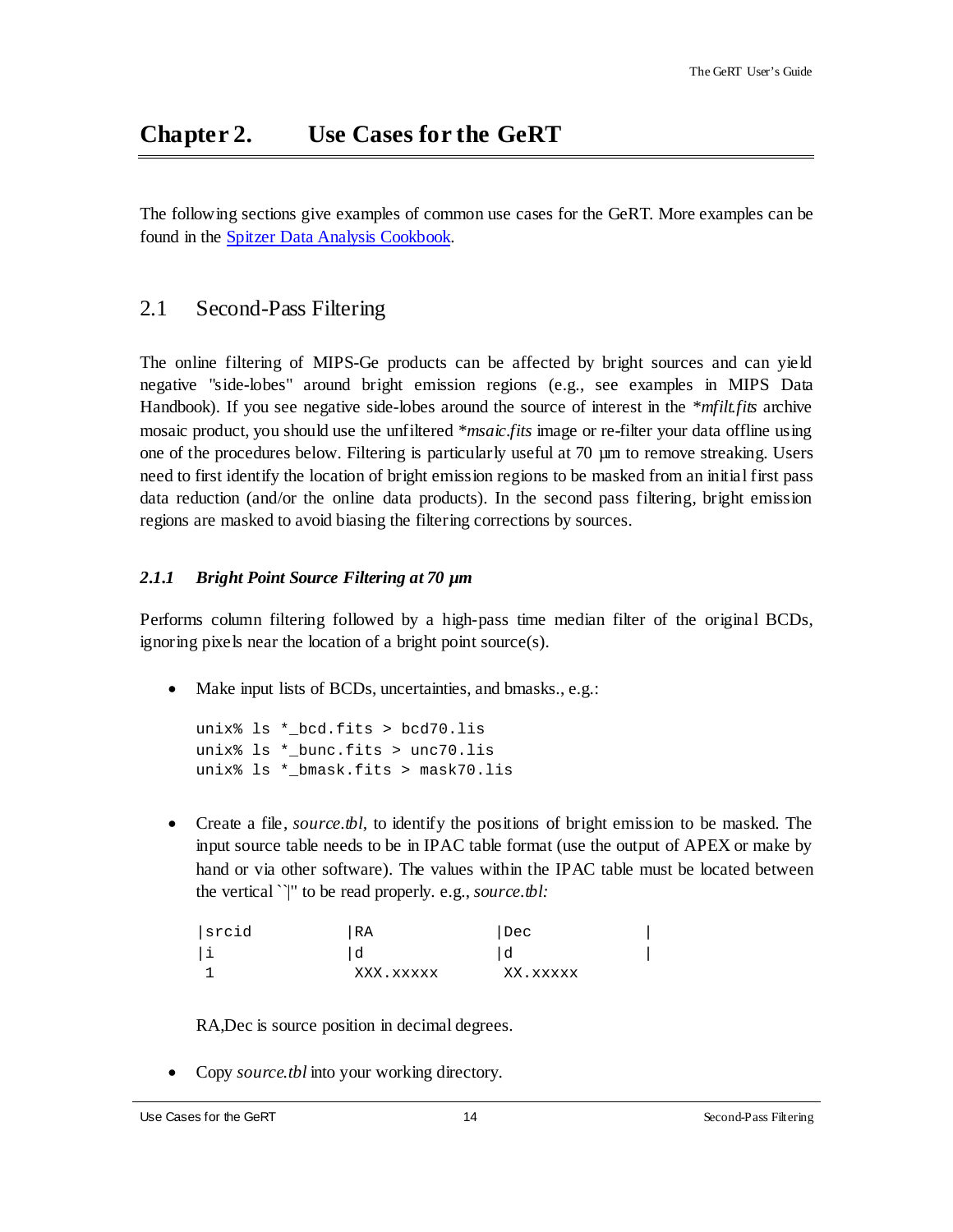- Edit *mask\_pointsource.nl* to point to the proper source list name, e.g., PointSourceList = 'source.tbl', (NOTE: the comma at the end of namelist lines is required)
- Run *cleanup70.tcsh*. Performs column filtering followed by a high-pass time median filter of the original BCDs, ignoring pixels near the location of a bright point source(s).

\$WRAPDIR/cleanup70.tcsh bcd70.lis mask70.lis unc70.lis OUTID

where *bcd70.lis* is the list of original BCDs, *mask70.lis* is the bmask list, and *unc70.lis* is the list of uncertainties. The updated filtered BCDs are saved in the output *cc\$OUTID* directory. The filtering is controlled by *caler\_cleanup70.nl*. The median\_count parameter is the high-pass filtering width in DCEs (16 for online processing). " $\text{coIf}$   $lt = 1$ " means apply column filter and "*colfiltfirst* =  $I$ " means apply column filter before high-pass filter. Users may want to test the quality of the filtering corrections on their own data by switching the order of the filters  $\left(\frac{colfillfirst}{r} = 1/0\right)$  and modifying the high-pass filter width (*median\_count = 10 -- 50* DCEs).

• Coadd the updated BCDs using MOPEX or the software of your choice.

#### <span id="page-14-0"></span>*2.1.2 Extended Source Filtering at 70 µm (with no column filtering)*

Performs high-pass time median filter of the original BCDs. Does not do column filtering since the sizes of extended sources represent a significant fraction of the array.

- Make input lists of BCDs, uncertainties, and bmasks (see [§2.1.1\)](#page-13-2).
- Make *source.tbl* to identify the positions of bright emission to be masked. The input source table needs to be in IPAC table format (see [§2.1.1\)](#page-13-2).
- Copy *source.tbl* into your working directory.
- Edit *mask\_pointsource\_extended.nl* to point to the proper source list name and set the size of the mask regions to cover all of the extended area to be masked. e.g., PointSourceList = 'source.tbl',

```
#Mask Radius takes precedence over MaskBox X(Y)Size,
# Mask_Radius = 3,
MaskBox_Xsize = 20,
MaskBox_Ysize = 20,
```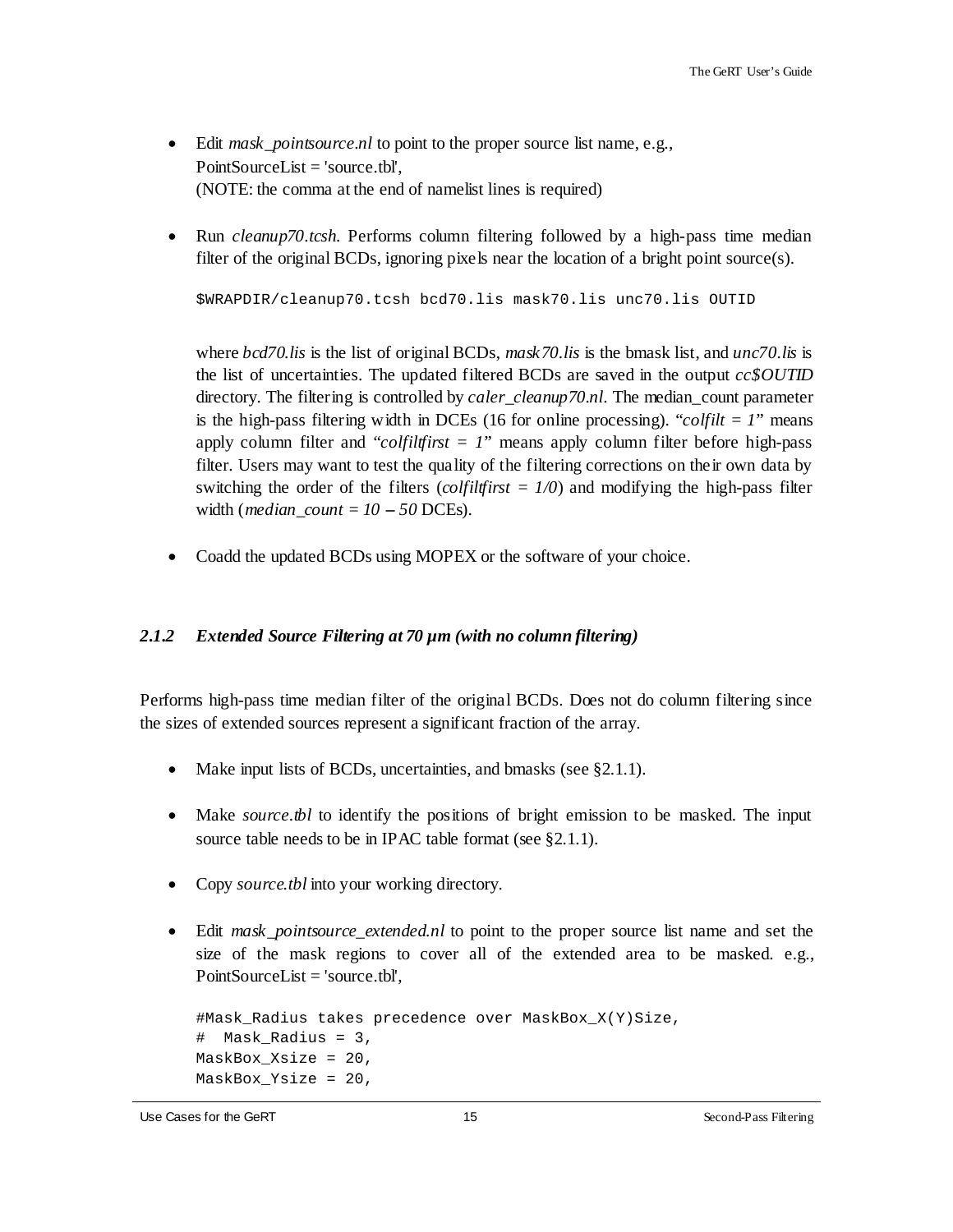Sizes in original pixels, 5x5 box works for point sources, but a larger *MaskBox\_\*size* should be used to cover extended sources as needed.

• Run *cleanup70\_extended.tcsh*. This does a time median filter to remove streaking. Depending on the size-scale of your region of interest, you should modify the median filter window size in *caler\_cleanup70\_extended.nl*. e.g.,

median\_count = 30,

The online processing median\_count  $= 16$  (at 70 um). For large sources/extended regions you may want to use a larger window size.

unix% \$WRAPDIR/cleanup70\_extended.tcsh bcd70.lis mask70.lis unc70.lis OUTID

where *bcd70.lis* is the list of original BCDs, *mask70.lis* is the bmask list, and *unc70.lis* is the list of uncertainties. The updated filtered BCDs are saved in the output *cc\$OUTID* directory.

• Coadd the updated BCDs using MOPEX or software of your choice.

### <span id="page-15-0"></span>2.2 Bright Source Filtering at 160µm

Performs high-pass time median filter of the original BCDs, ignoring source pixels. Filtering generally works best at 160um for scan data, given that photometry (small-field) does not have enough off-source data to derive good corrections.

- Make input lists of BCDs, uncertainties, and bmasks (see [§2.1.1\)](#page-13-2).
- Make *source.tbl* to identify the positions of bright emission to be masked (see [§2.1.1\)](#page-13-2).
- Copy *source.tbl* into your working directory.
- Edit *mask pointsource160.nl* to point to the proper source list name and set the size of the mask regions appropriately, e.g.:

```
PointSourceList = 'source.tbl', 
#Mask_Radius takes precedence over MaskBox_X(Y)Size,
# Mask_Radius = 3,
MaskBox_Xsize = 5,
MaskBox_Ysize = 5,
```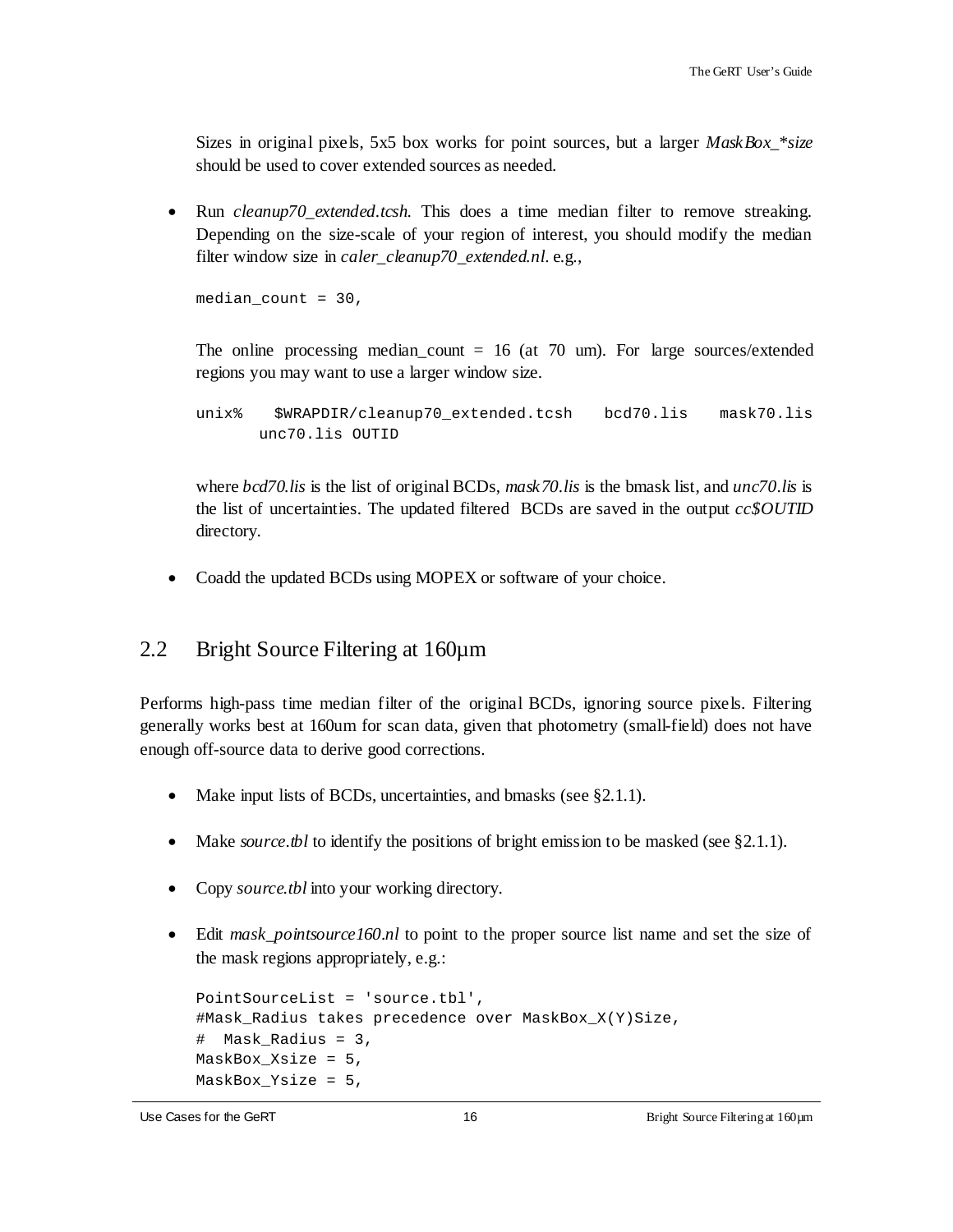(sizes in original pixels)

• Run *cleanup160.tcsh*. This does a time median filter to remove any residual pixel response variations as a function time. Depending on the size-scale of your region of interest, you should modify the median filter window size in *caler\_cleanup160.nl*. e.g.,

median count =  $20$ ,

A small median\_count (=16) is ok for point sources, while larger windows (30-40) can be used for large sources/extended regions. The default online median\_count  $= 20$  for 160µm. How the data is taken (e.g., fast scan vs photometry) may affect the proper choice of the 160µm window filter size (median\_count).

```
unix% cp $SOS_GeRT/scripts/cleanup160.tcsh .
unix% cleanup160.tcsh bcd160.lis mask160.lis unc160.lis OUTID
```
where *bcd160.lis* is the list of original BCDs, *mask160.lis* is the bmask list and *unc160.lis* is the list of uncertainties. The updated "two-pass" cleaned-up BCDs are saved in the output *c2c\$OUTID* directory.

• Coadd the updated BCDs with MOPEX or the software of your choice.

# <span id="page-16-0"></span>2.3 Correcting Bad Stim Solutions for Bright Regions

In cases of bright regions, the stim-minus-background solutions may be corrupted, yielding data jumps near the sources (see the MIPS Instrument Handbook for examples). If only one (or a few stims frames) is affected, you can simply delete the "bad" stim frames from the input list and rerun the GeRT to interpolate over this region. You may want to zero-out the affected pixels in the raw stim and/or background ramp (to save most of the stim frame). Online we currently do a simple cubic spline, which smoothly connects all stim measurements. Users may want to play around with the different methods of stim interpolation to see what works best for their data (see the INTERP module). Expert users could also clean-up artifacts in the *interpstim.fits* file offline (remove large jumps and/or smooth the stim solutions) and then re-run the SLOPECAL module.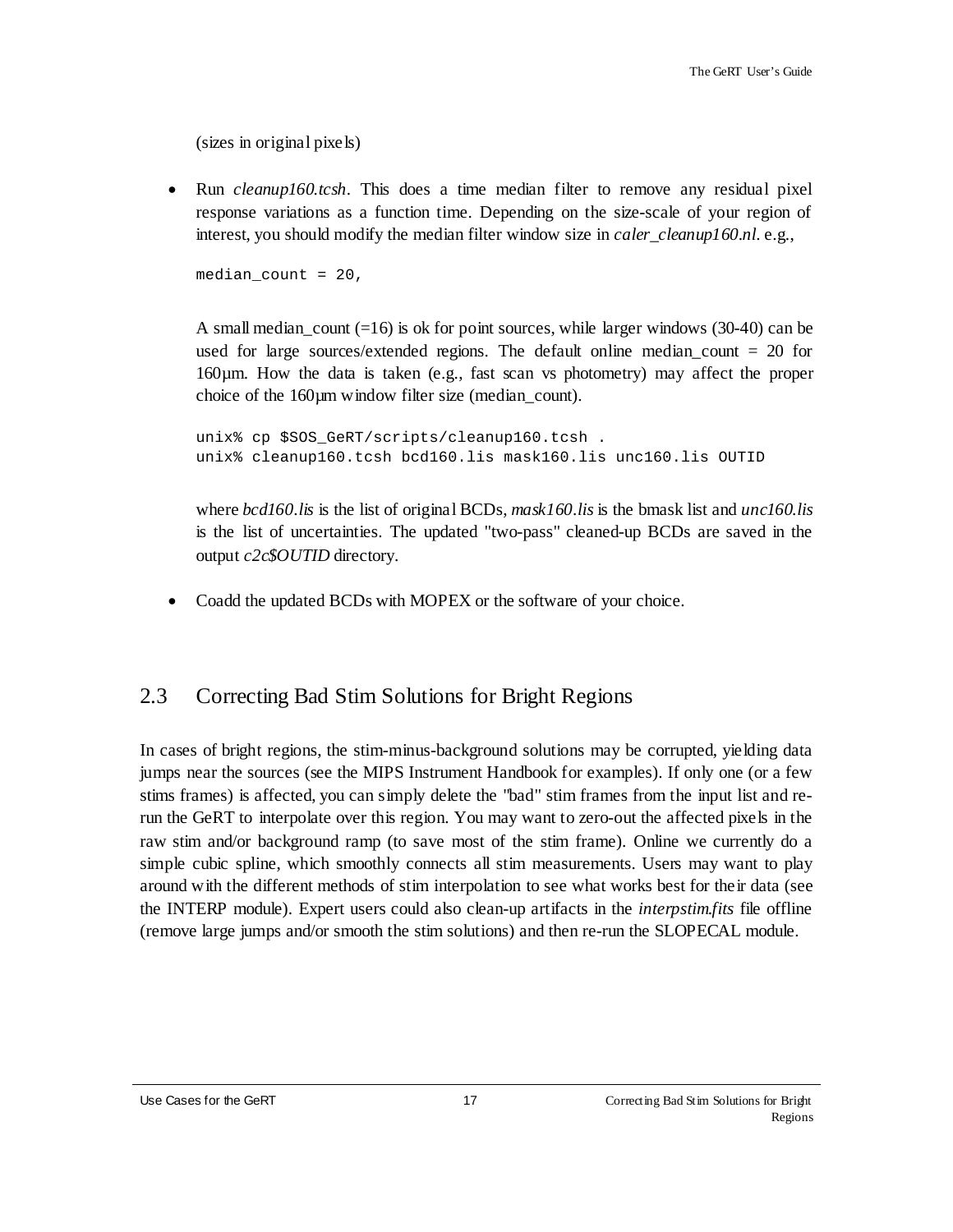### <span id="page-17-0"></span>2.4 Recovering Saturated Data

#### <span id="page-17-1"></span>*2.4.1 Saturated Stim (Stim+Sky) Data*

Several projects push the saturation limits of MIPS-Ge. In some cases, you may find that your non-stim data are not saturated, but you get NaN's in the BCDs since the stim+sky data did not have enough reads to derive a stim solution. One can get more information out of such data sets with offline reprocessing. The online system ignores the first few reads [4] in the stim ramp due to the slight stim warm-up nonlinearity. Offline, the user could change the parameter  $StimLo = 4$ , to *StimLo = 1,2,3* to save more stim reads at the beginning of the ramp (within the &CVTIN namelist block in the *MIPS<sup>\*</sup>* SLOPE 0.nl file). However, this effectively changes the calibration of the data (e.g., stim slopes are lower so BCD values are higher). To constrain the effects on calibration, compare the stim response solutions (*interpstim.fits*) as a function of the number of the initial stim reads ignored, and make the appropriate calibration correction to your data (few-- 10%).

#### <span id="page-17-2"></span>*2.4.2 Saturated Source Data*

In cases where the source of interest is strongly saturated, you may try the following. Change *DataLo = 0*, (within & CVTIN namelist block in the *MIPS\*\_SLOPE\_0.nl* file) and change *Min\_Num\_Samples = 2*, within the &SLOPE namelist block. For online processing, we reject the first read in the data ramp ( $DataLo = I$ ) and require a ramp segment of 4 good samples for calculating the slope (*Min Num Samples = 4*). It is possible to calculate a slope with only 2 reads; however, if you change *Min\_Num\_Samples < 4*, the RADHIT module will NOT search for radhits within the segment (RADHIT requires 4 reads for checking the end points and for checking for positive vs negative jumps). This technique does not work well for extended regions with low coverage (will show too many radhits). The technique has proven successfully for recovering the core of a saturation source with good redundancy. For 160µm fast-reset data users could also try saving the reads after the reset in the middle of the DCE, i.e., change *number\_pixels\_to\_ignor* within the RESETIN namelist block. Users changing namelist values should check the effects on calibration. In the case of recovering a saturated core, scale the unsaturated wings to match the default processing.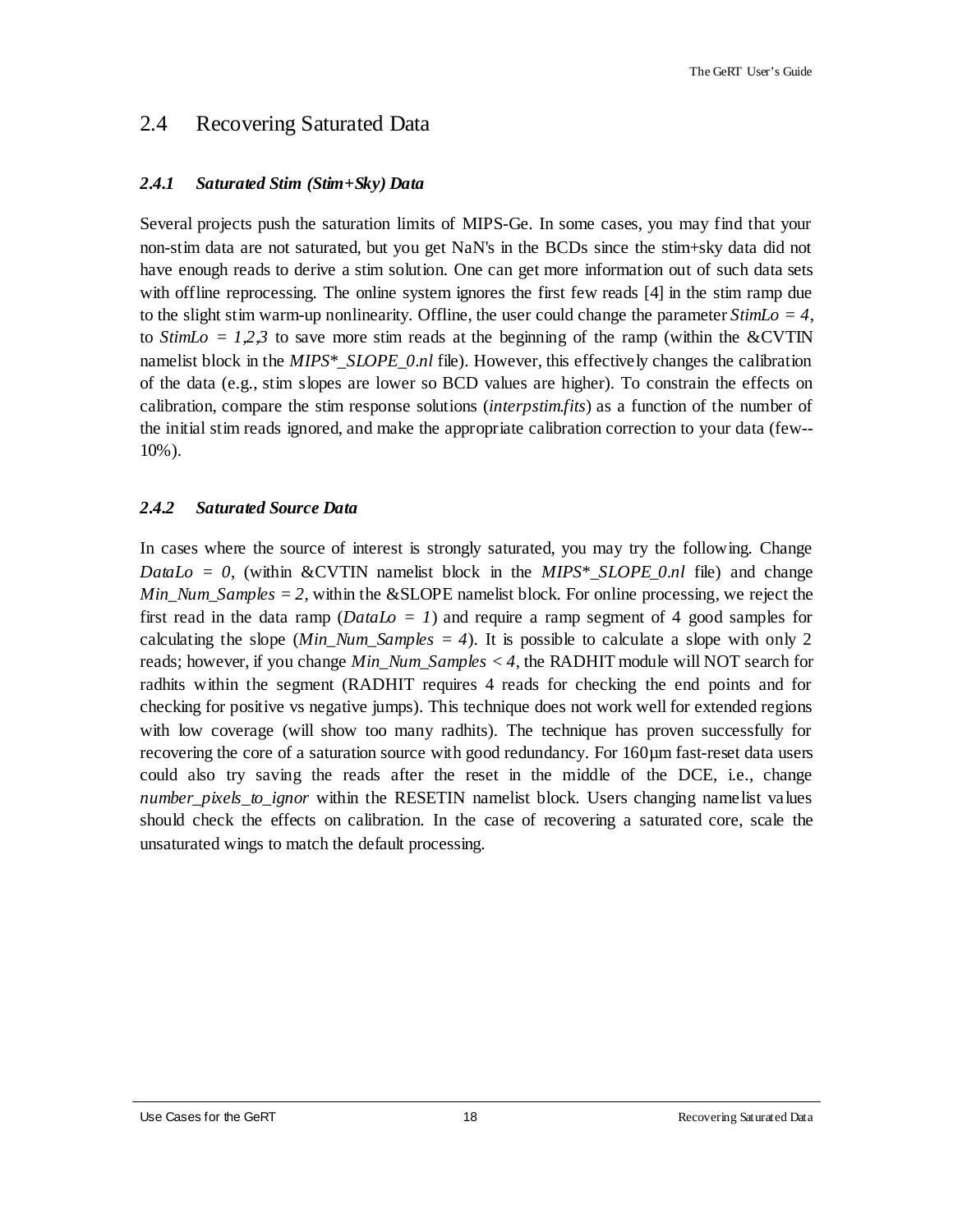# <span id="page-18-0"></span>**Chapter 3. GeRT Binaries**

The binaries are stored in \$SIRTF\_BIN (\$SOS\_GeRT/bin).

### <span id="page-18-1"></span>3.1 CVTI2R4G

Ge-version of CVTI2R4 (which avoids FORTRAN specific compiler issues). Converts integers to real values and makes initial bmask and dmask files. Also marks missing data and saturation in the dmask. The bmask is set to 1 for stim DCEs (STMFL\_70, STMFL160  $>$  0) and 0 for non-stim  $DCEs$  (STMFL\_70, STMFL160 = 0.0).

*IMPORTANT PARAMETERS:*

```
&CVTIN
DataHi = 0,
DataLo = 1,
SatHi = 65500,SatLo = 10,
StimHi = 4,
StimLo = 4,
```
**DataHi:** number of reads to ignore at end of non-stim DCE

**DataLo:** number of reads to ignore at start of non-stim DCE

**SatHi:** DN value for high saturation (set dmask to ignore for higher DN's)

**SatLo:** DN value for low saturation (set dmask to ignore for lower DN's)

**StimHi:** number of reads to ignore at end of stim period DCE. The last 4 frames are taken after the stim is turned off.

**DataLo:** number of reads to ignore at start of stim DCE (ignore stim warm-up period).

### <span id="page-18-2"></span>3.2 SATURATION

Sets dmask samples with DN values above the values given in the *MIPS\*\_SAT.fits* calibration file. Saturation can be set to different values for different pixels.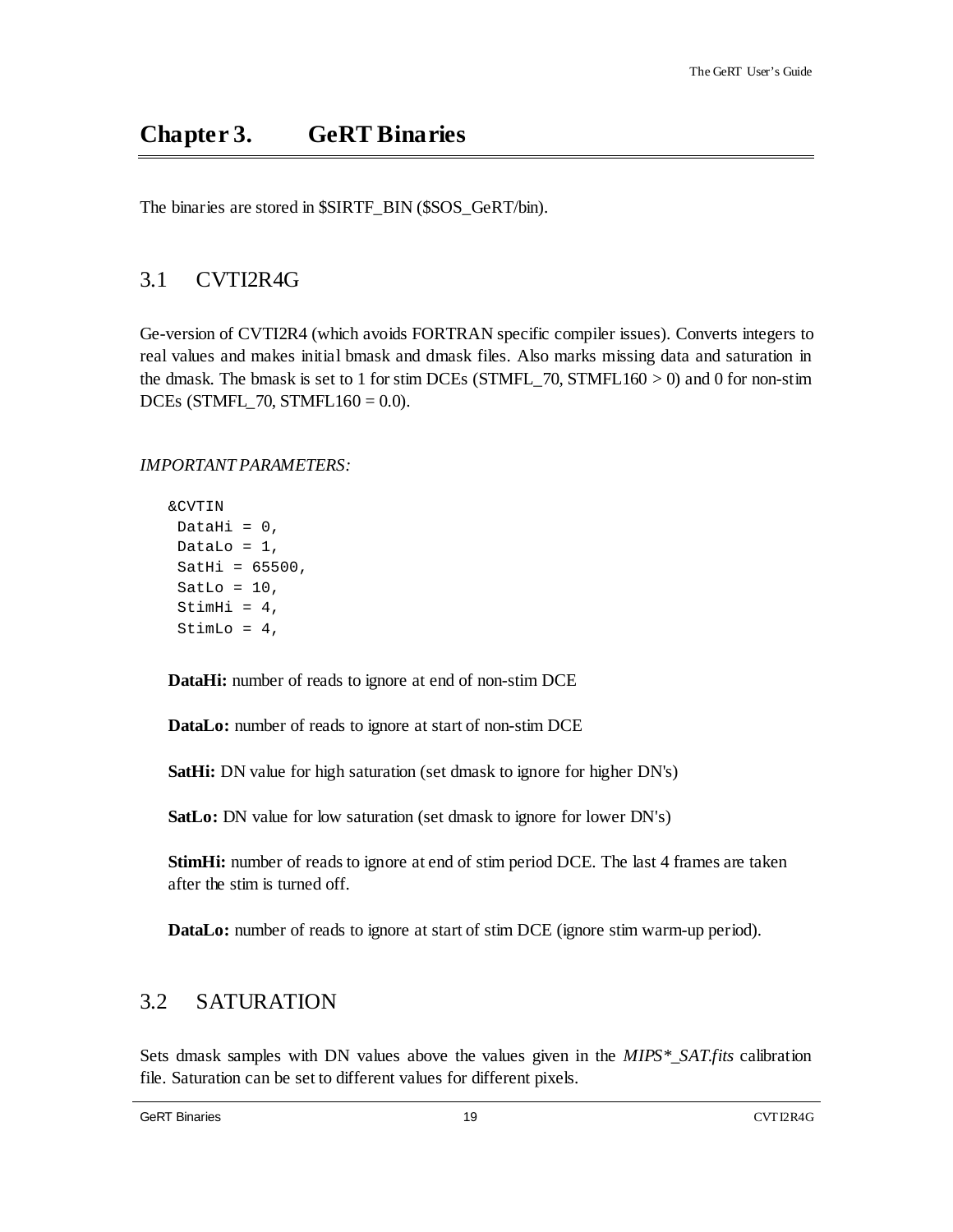### <span id="page-19-0"></span>3.3 ELECNL

Applies electronic nonlinearity calibration to ramps as a function of DN using *MIPS\*\_ENL.fits* calibration file. Uses a cubic spline to interpolate between table values.

### <span id="page-19-1"></span>3.4 RESET

Checks for resets in the data ramps via header keywords. The reset will occur after the frame given by RSTP160/(2^COADD) for 160µm and RSTP\_70/(2^COADD) for 70µm.

#### *IMPORTANT PARAMETERS*

```
&RESETIN
number_pixels_to_ignor = 4,
```
**number\_pixels\_to\_ignor:** number of reads to ignore after the reset.

### <span id="page-19-2"></span>3.5 RADHIT

Performs radhit detection using a Bayesian probability technique that checks for ramp discontinuities. A ramp jump above the threshold is declared as a radhit in the dmask and the ramp segments on each side of the jump are checked again for other radhits. The process continues until no more radhits are detected or until the maximum number of hits are detected. The module uses input readnoise and radhit statistics. It is possible to provide an input readnoise calibration file, which takes priority over the Readnoise namelist parameter (to account for possible pixel-to-pixel readnoise variations, e.g., *MIPS\*\_rnoise.fits*). One can tune up RADHIT separately for stim data (RADHITSTIM block) and non-stim data (RADHIT block).

#### *IMPORTANT PARAMETERS*

```
&RADHIT
FITS In Readnoise = ./cal/MIPS70 rnoise.fits,
Readnoise = 100,
NominalRHMag = 5,
RHPriorProb = 0.01,
DeclThresh = 0.99,
MaxNumHits = 16,
NumSamplesMax = 40,
Gain = 7.1,
```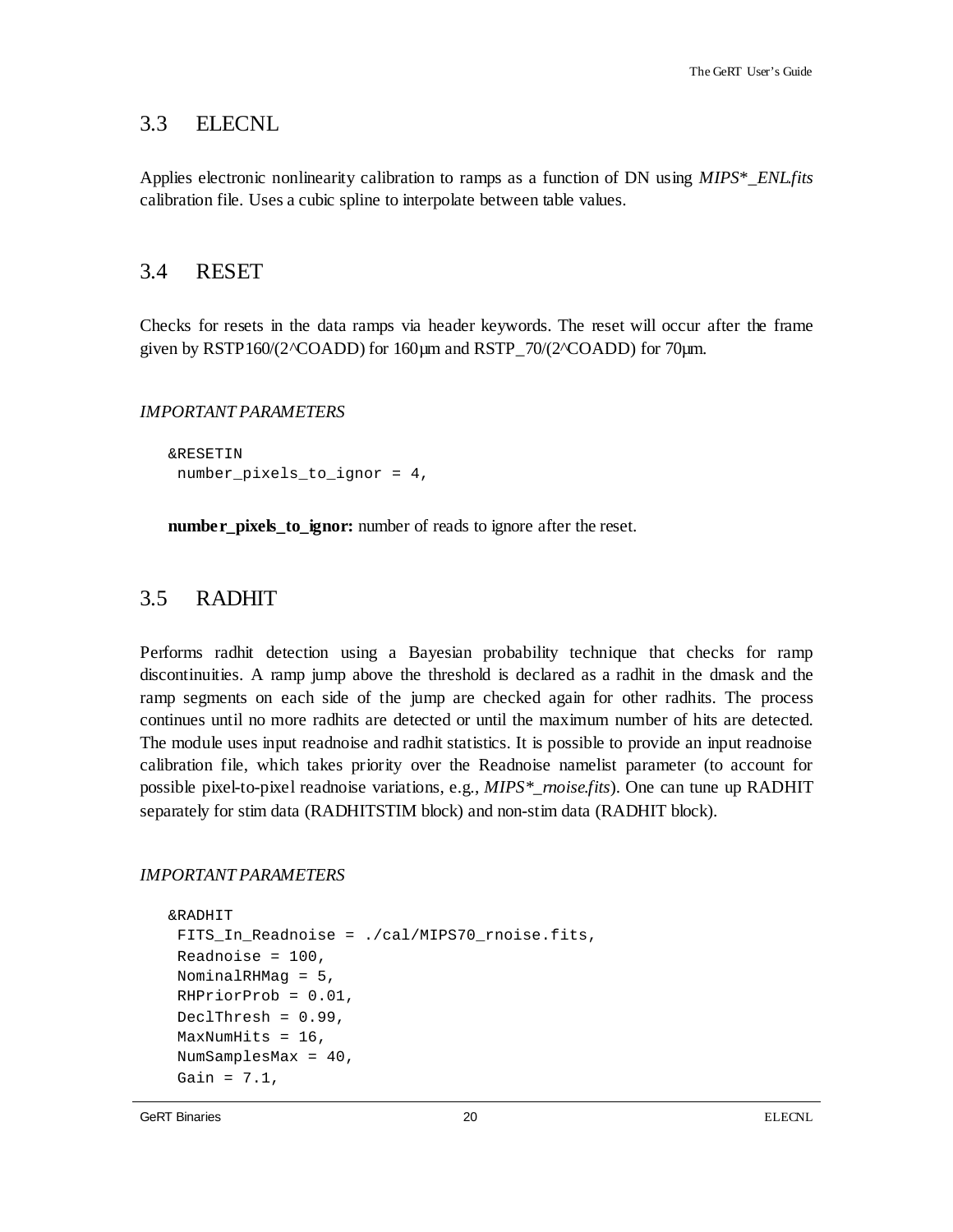NumDeclareBadAfterRH = 4, ThreshDeclareBadAfterRH = 10000,

**Readnoise:** input readnoise in electrons

**NominalRHMag:** Typical RH mag in terms of x Readnoise (e.g. 5\*readnoise)

**RHPriorProb:** Prior probability for a sample to be hit by a RH.

**DeclThresh:** Probability threshold for declaration of RH.

**MaxNumHits:** Maximum number of RHs in ramp before stop searching for RHs.

**NumSamplesMax:** Maximum number of samples to use in calculation. Longer ramps (e.g.,  $10\sec = 80$ ) are broken into two separate ramps to search for radhits. This is done for speed consideration, since RADHIT inverts a probability matrix the processing goes with  $\neg n^2$ instead of n. Breaking into 40 samples does not affect the module's ability to find radhits. **Gain:** Conversion between DN to electrons, 7.1e-/DN.

**NumDeclareBadAfterRH:** Number of reads to ignore after a strong radhit with magnitude larger than ThreshDeclareBadAfterRH.

**ThreshDeclareBadAfterRH:** DN threshold for declaring reads bad after RH.

### <span id="page-20-0"></span>3.6 SLOPE

Slope performs a linear fit to the segments defined in the dmask. Requires at least 4 samples for a slope estimation. Standard linear regression is done and the scatter of the fit provides the uncertainty for the segment.

#### *IMPORTANT PARAMETERS*

```
&SLOPE
Min Num Samples = 4,
```
**Min\_Num\_Samples:** Min number of samples needed for a slope calculation.

If user picks *Min\_Num\_Samples < 4*, one can fit for fewer samples, but RADHIT requires 4 samples to check the end-points properly.

GeRT Binaries 21 SLOPE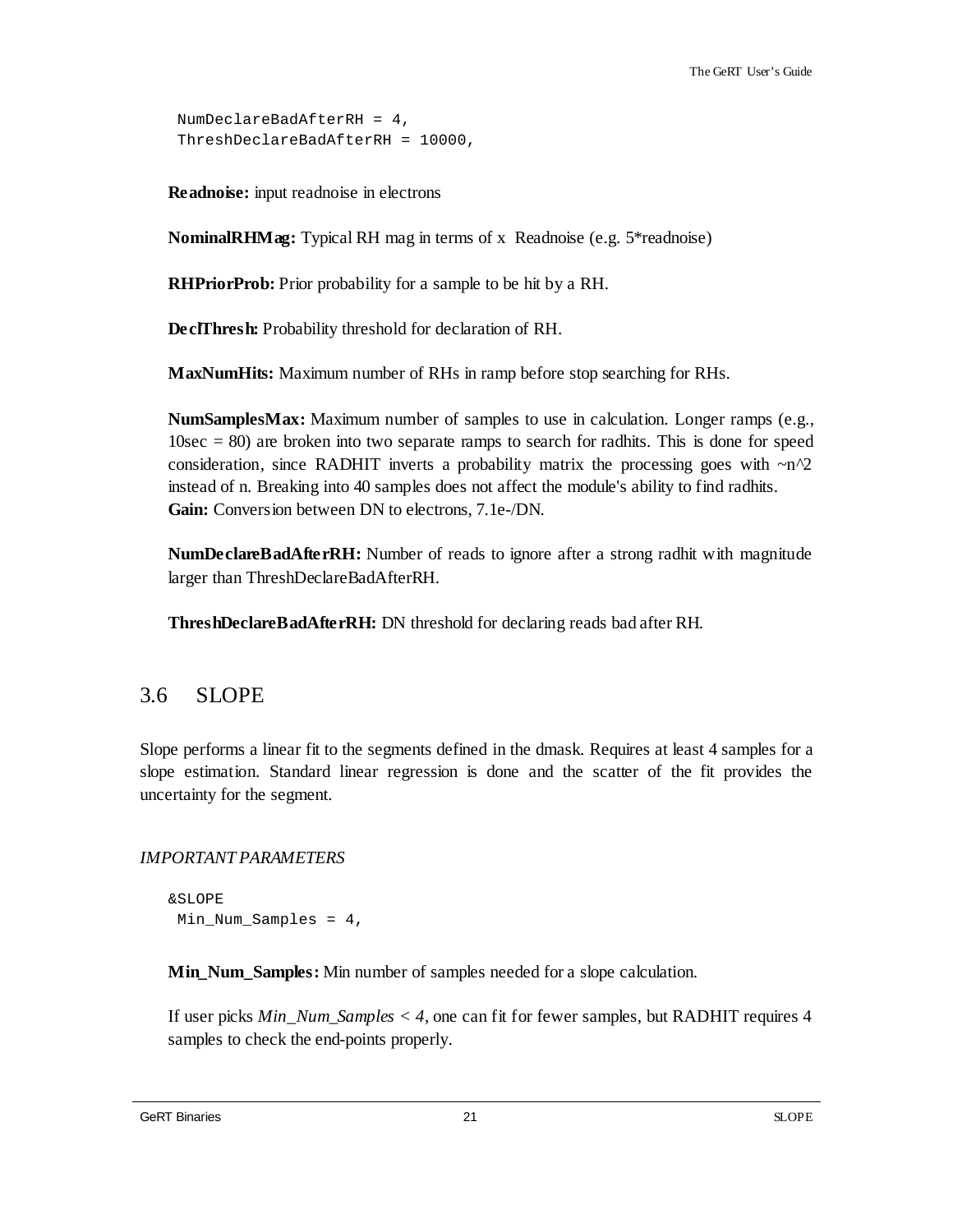### <span id="page-21-0"></span>3.7 FUSION

Does a weighted average of the slopes from the segments to derive final slope. For example, for two slope segments:  $s1+/-u1$  and  $s2+/-u2$ , the final slope = wt1<sup>\*</sup>s1 + wt2<sup>\*</sup>s2 where wt1 $\sim$ 1/u1^2, wt2~1/u2^2, and the slope uncertainty~( $[1/u1]^2 + [1/u2]^2$ )^-0.5.

#### *IMPORTANT PARAMETERS*

```
&FUSION
Negative_Rejection = 3,
Outlier_Rejection = 20,
```
**Negative\_Rejection:** threshold "sigma" level at which negative slopes are ignored. If slope measurement is < -1\*Negative\_Rejection, then this slope segment is not included in the slope calculation.

**Outlier\_Rejection:** threshold "sigma" level required for including segments in slope calculation. Some strong radhits can significantly change the responsivity of a detector such that the remaining part of the ramp should be ignored. If the slope measurement after the radhit is more than Outlier\_Rejection times sigma different than the measurement before the radhit, the segment after the radhit is ignored. In general, "sigma" for the FUSION module significantly underestimates the true uncertainties in the slopes, so a higher Outlier\_Rejection parameter is needed than would otherwise be expected. One could be more aggressive in fusion rejection at the expense of throwing away data.

### <span id="page-21-1"></span>3.8 MASKWRITE

Copies information from the pmask and dmask to the bmask. Information from the dmask to bmask are copied in cases where data within in ramp are missing, saturated, or contains a radhit.

| ged_SAMPSMISSING -> geb_SAMPSMISSING |
|--------------------------------------|
| -> geb_SATURATED                     |
| -> geb RADHIT                        |
| -> geb BADPIX                        |
| -> geb_BADPIX                        |
| -> geb_NOISY                         |
|                                      |

where ged =dmask, gep=pmask, and geb=bmask (see [§3.15\)](#page-29-0).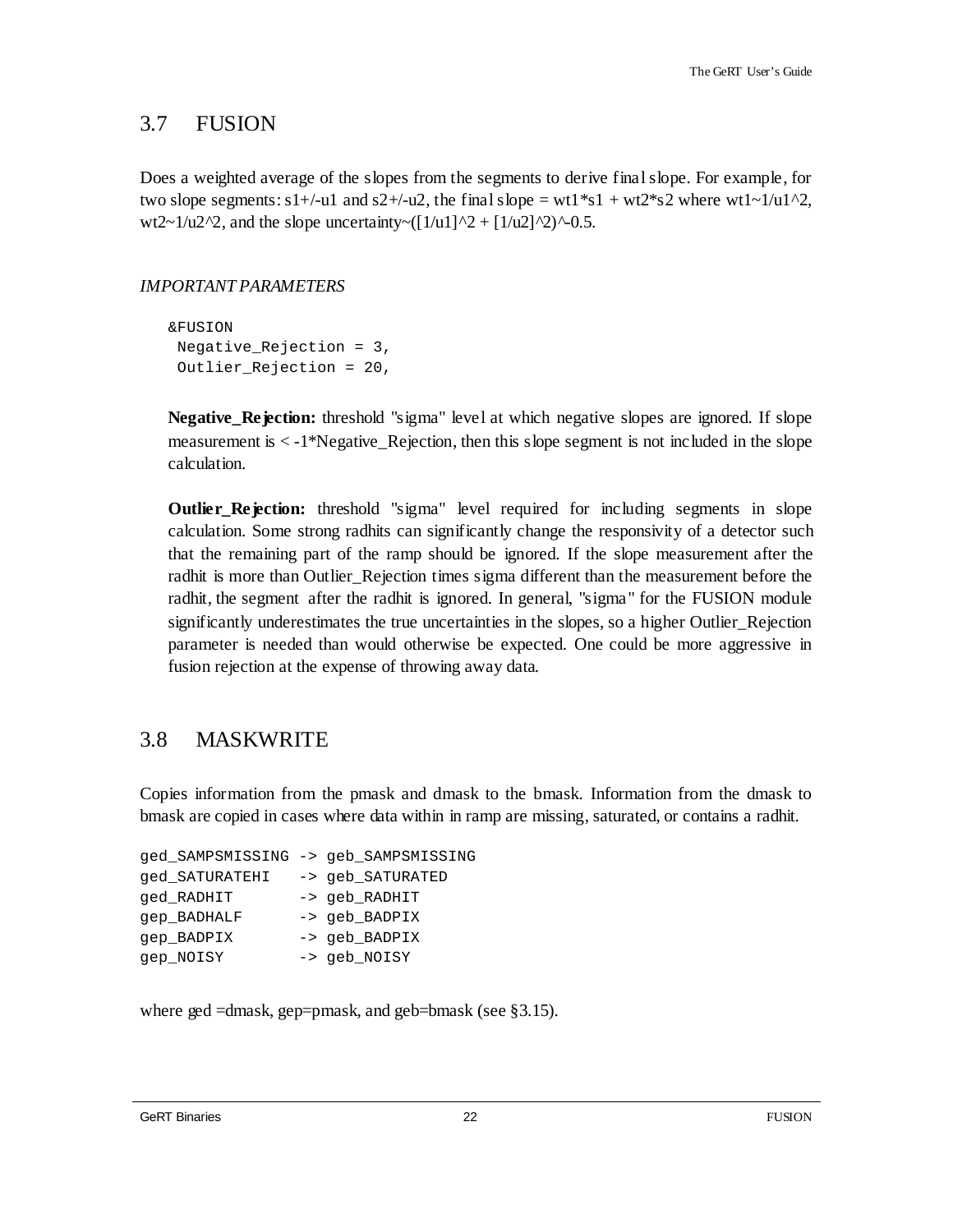### <span id="page-22-0"></span>3.9 STACKLAYER

This program constructs a FITScube from single layers. Missing layers have the jam (e.g., NaN) value inserted. An index FITS file may be constructed from keyword values. (e.g. *SCLK\_OBS.fits*). Only short, unsigned short (BITPIX = 16, BZERO=32768), and single-precision data types are supported.

#### *USAGE*

```
stacklayer -i <prototype layer to specify plane dimensions and type>
           -k <keyword to create index file>, e.g., SCLK_OBS
            -o <output fits cube> 
           -1 <number of layers in output cube>
            -j <jam value when nonexistent file>, e.g. NaN 
            -d (prints debug statements) 
            -m <list of conforming single layer file names> 
            -v (verbose output)
```
An input file is used to set the Naxis1 and Naxis2 dimensions. The "-l" parameter gives the Naxis3 dimension for the output cube. The "-j" option is used to fill NaNs for missing input current images and uncertainty images and "-j 0x4000" is used for missing bmasks.

### <span id="page-22-1"></span>3.10 INTERP

This module makes the stim response function by interpolating between stim-minus-background measurements.

#### *IMPORTANT PARAMETERS*

```
StimVariability = 0.05,
Comment = 'Method options: S = spline (global fit)', 
Comment = 'X for weighted linear least squares',
Comment = 'P = piecwise linear (connect the dots)',
Comment = 'L = least squares (Order) polynomial fit (do not use L 
yet)',
Method = S,
IntegralWeight = 0, 
NBracket = 2,
Power = 1,
Comment = "Flag the pixels for X seconds after stim with the mask",
FlagAfterStimTime = 11,
```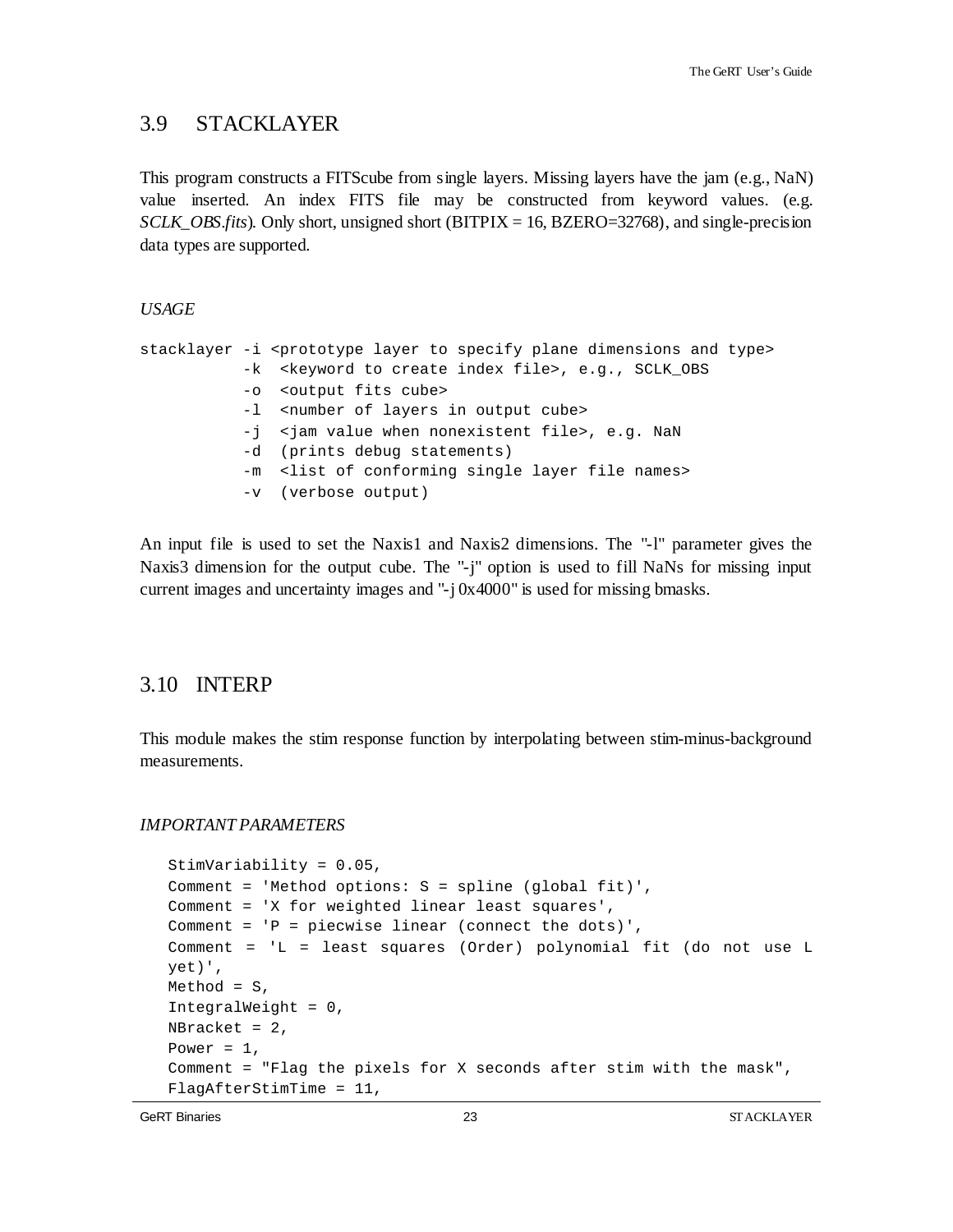```
FlagAfterStimMask = 32,
Comment = " mask bit to mark pixels with extrapolated stims ",
ExtrapolatedMask = 64,
```
**StimVariability:** % error associated with individual stim measurements. A 5% error gives reasonable errors for the final BCDs/mosaics.

**Method:** interpolation method. Spline (S) is used online. "P" simply linearly interpolates between measurements. Only the "S" and "P" methods have been validated. Additional options are available, but have yet been fully tested. "X" is a weighted linear fit that uses NBracket stims on each side of the current DCE and weights as a function of time or DCE number (see details below). A general least-squares polynomial fit ("L") does not work yet. "X" may or may not work properly on your system (new un-validated feature for S14).

**FlagAfterStimTime:** time in seconds after stim to mask bit FlagAfterStimMask as data near stim warning. Can be used by MOPEX to ignore data near stim in coadd process.

**FlagAfterStimMask:** 32 (bit 5) bit masked for DCEs near a stim.

**ExtrapolatedMask:** 64 (bit 6) bit to mask DCES with extrapolated stim solutions.

Note that there are separate namelist blocks depending on the observing mode, such that it is possible to tune up processing based on data types. The modes are determined via the header keywords EXPTYPE and FOVID/APERTURE. The different "modes" are:

| SCAN: | scan mode science (SCI) observations, $EXPTYPE = \text{scn}$               |
|-------|----------------------------------------------------------------------------|
| PHT:  | $default-scale SCI photometry, EXPTYPE = pht$                              |
| FINE: | fine-scale SCI photometry (only applicable for 70 um) Science FINE set for |
|       | $EXPTYPE = pht + FOVID > 117$                                              |
| SED:  | SED mode SCI observations (only applicable for 70 am), $EXPTYPE = sed$     |
| TP:   | TPM mode SCI observations, $EXPTYPE = tpm$                                 |
| DARK: | For DARK pipeline processing, $EXPTYPE = d2a$                              |
|       |                                                                            |

EXPTYPES for different IC's are checked via hash table from *w\_mips\_cdfblock.pl* to choose the proper block.

The interpolation is performed using a table where the y value is stim-background. The background for a stim is the immediate preceding DCE where it exists, or the immediate following DCE if the stim DCE is the first in the FITScube. The uncertainty of the y value in the table is the root-sum-square of the uncertainty in the background, the uncertainty in the stim and a stim-to-stim variation calculated as StimVariability \* (stim - bkg). The x value in the table is the time of the stim. Stims may be missing, and a missing stim is simply not entered into the table. In

GeRT Binaries 24 INTERP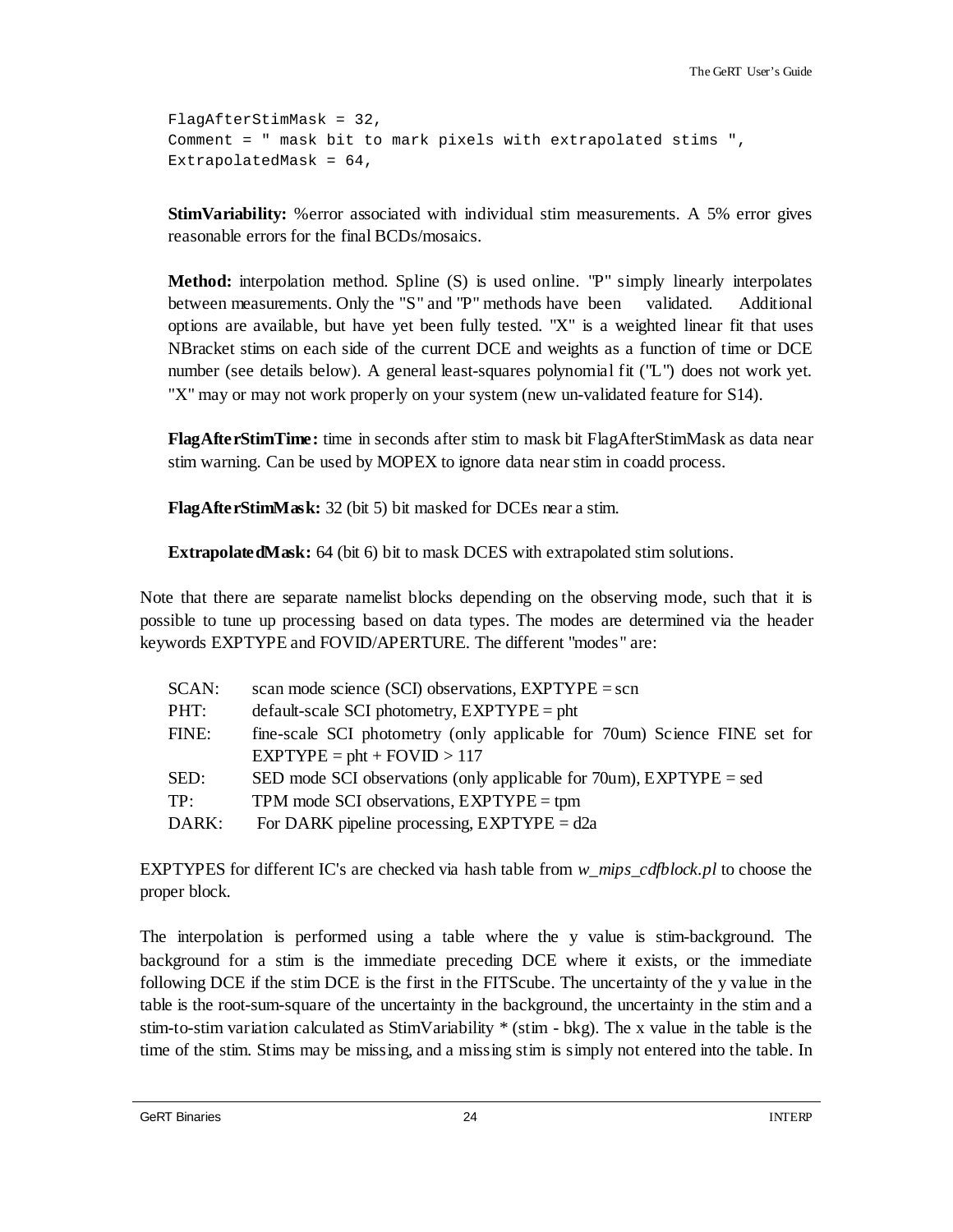cases of double stims (e.g., when stacking multiple scan legs together), the 2nd stim frame is ignored.

For the SPLINE technique, the independent variable is SCLK\_OBS for the DCE. Thus, stims may be missing and the smoothness of the spline fit is relied upon to provide a reasonable interpolation through missing stims. If an interpolation is needed outside the spline table (i.e. before the first stim or after the last stim) , the spline interpolation routine is designed to perform a linear extrapolation.

For the least-squares technique (method  $=$  "X"), the chi squared linear fit routine from Numerical Recipes is used. Several tunable parameters are available to control the fit method:

**NBracket**: the number of stims on each side of the current DCE in fit, note: 0 means use all stims;

**Power:** exponent of the time difference (k);

**IntegralWeight**:  $= 0$  for using the actual times differences as weights, or  $= 1$  for using the ceiling of the time differences (weight as function of the number of Stim DCEs from the current DCE).

Weights are determined by the distance in time between the DCE time and stim time.

Two possibilities for weights calculations are:

If *IntegralWeight = 0* then:

$$
wts = \left(\frac{fabs(T - Tstim)}{Tdelta}\right)^{-k}
$$

**Equation 3.1**

and if *IntegralWeight = 1* then:

$$
wts = ceil\left(\frac{fabs(T - Tstim)}{Tdelt}\right)^{-k}
$$

**Equation 3.2**

where,

 $T = time of DCE for stim interpolation$  $Tstim = time of stimuli ash itself$ 

GeRT Binaries 25 INTERP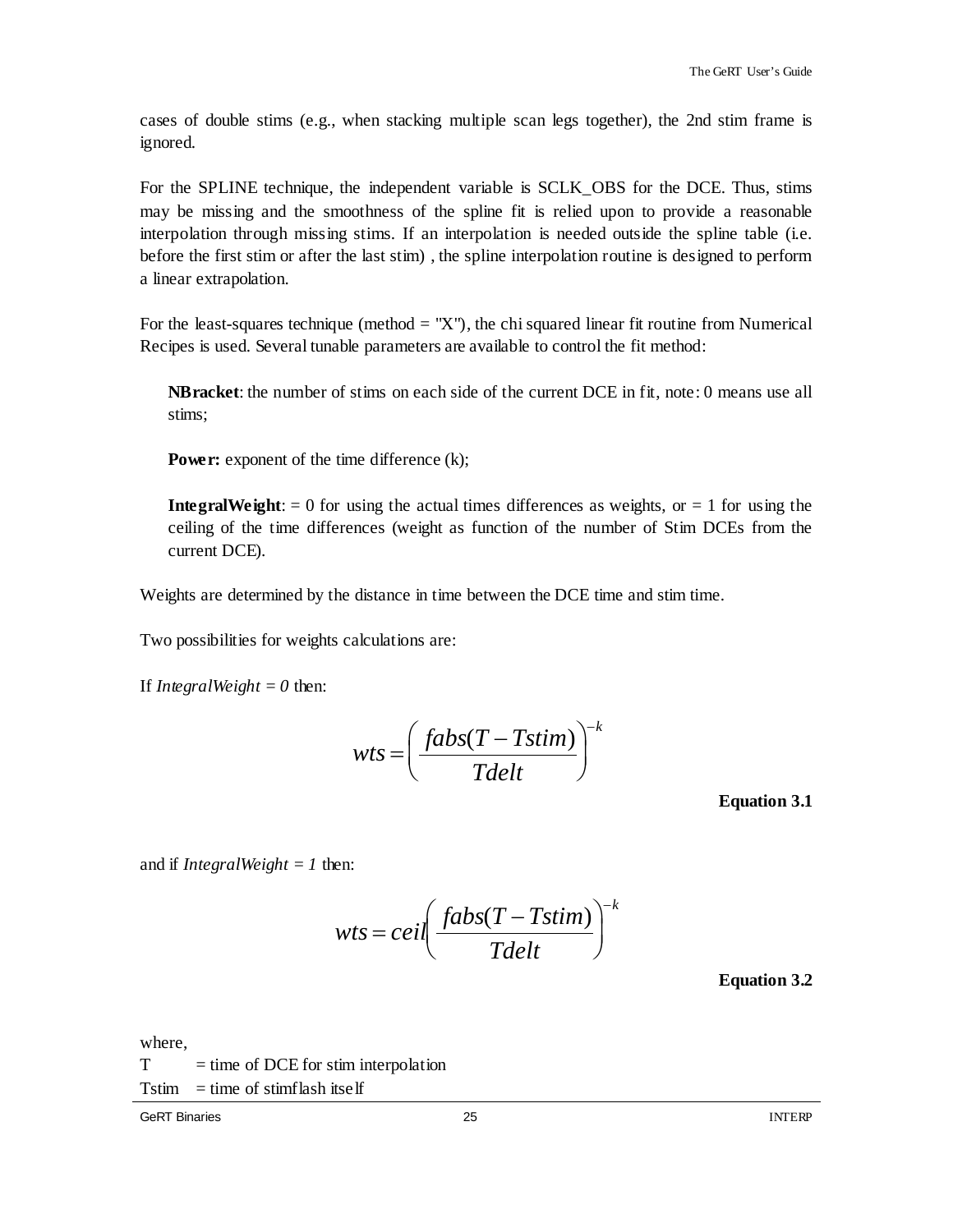$T\text{delt } = \text{interval between stims}$ 

Tdelt is calculated as the minimum delta-T between stims in the AOR. Tdelt is irrelevant to the calculation of the least squares coefficients if  $Integrarkwidth = 0$  is chosen, but will allow the least squares weight calculation to be performed less often for the integral difference algorithm (*IntegralWeight = 1*). For example, with integral differences between T1 and T2:

time T0 T1 T2 T3 weight  $2^{**}(-k)$   $1^{**}(-k)$   $1^{**}(-k)$   $2^{**}(-k)$ 

Note that integral weights may not be useful for photometry AORs because the delta-t between stims varies with the dither patterns.

The number of stims used to calculate the least squares coefficients is  $2*$ NBracket, unless *NBracket*  $= 0$  then all stims in the AOR are used to calculate the least squares coefficients.

### <span id="page-25-0"></span>3.11 SLOPECAL

The SLOPECAL module carries out the calibration and filtering for the MIPS-Ge pipelines. The processing done by the module is controlled by the inputs such that operations are skipped when no inputs are provided.

If a DARK, IC, and FC are given as input, the pipeline performs the following science calibration:

$$
I(t) = \frac{FC \times \left[ \frac{U(t)}{S \times R(t)} - DARK \right]}{IC}
$$

**Equation 3.3**

where:

| I(t)        | $=$ unfiltered BCD product, nofiltercube fits             |
|-------------|-----------------------------------------------------------|
| U(t)        | $=$ input slope image, curcube fits                       |
| $S^*R(t)$   | $=$ stim response function from INTERP, interpstim. fits  |
| <b>DARK</b> | $=$ dark calibration file from cal/MIPS* DARK.fits        |
| IC.         | $=$ IC calibration file from cal/MIPS*_ILCORR*.fits       |
| FC.         | $=$ flux conversion factor which is given via a cal file. |

If no FC and DARK are given as input, then  $I(t) = U(t)/S^*R(t)$ . If no FC and IC are given, then  $I(t) = [U(t)/S^*R(t) - DARK]$ . If no FC, IC, and DARK are given, then  $I(t) = U(t)$ , which is used for 2nd pass filtering.

GeRT Binaries 26 SLOPECAL CHARGES 26 SLOPECAL CHARGES 26 SLOPECAL CHARGES 20 SLOPECAL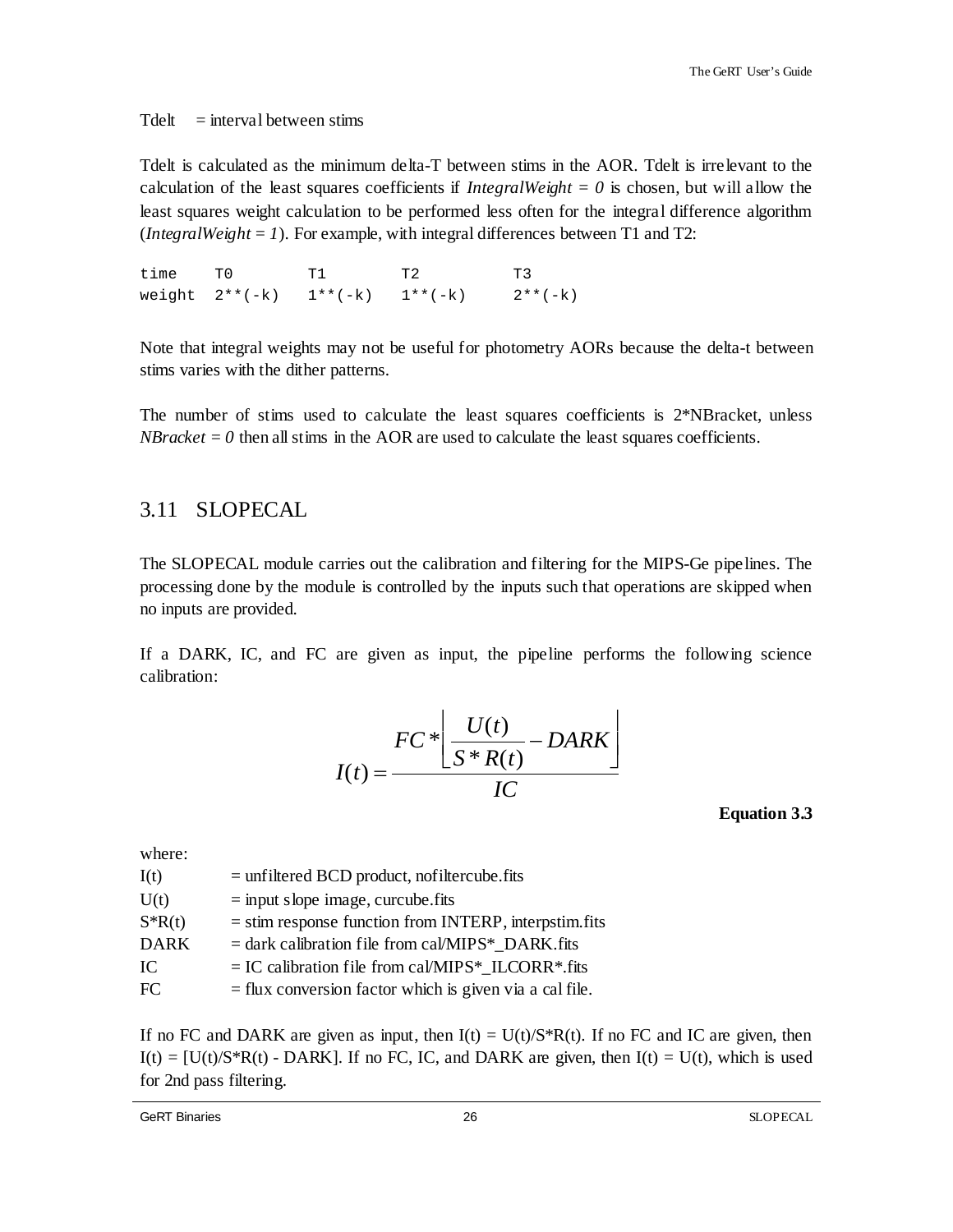At 70µm and 160µm a high-pass median time filter is done on a pixel basis, and an additional column filter is done for 70µm. The filtered fbcd products form the *calcube.fits* file.

As with INTERP, there are separate namelist blocks depending on the observing mode, such that it is possible to tune up processing based on data types. The modes are determined via the header keywords EXPTYPE and FOVID/APERTURE. The different "modes" are:

| SCAN: | scan mode science (SCI) observations, $EXPTYPE = \text{scn}$               |
|-------|----------------------------------------------------------------------------|
| PHT:  | default-scale SCI photometry, $EXPTYPE = \text{pht}$                       |
| FINE: | fine-scale SCI photometry (only applicable for 70µm). Science FINE set for |
|       | $EXPTYPE = \text{pht} + \text{FOVID} > 117$                                |
| SED:  | SED mode SCI observations (only applicable for $70\mu$ m), EXPTYPE = sed   |
| TPM:  | TPM mode SCI observations, $EXPTYPE = tpm$                                 |
| DARK: | For DARK pipeline processing, $EXPTYPE = d2a$ )                            |
|       |                                                                            |

EXPTYPES for different IC's are checked via hash table from *w\_mips\_cdfblock.pl* to choose the proper block.

### *IMPORTANT PARAMETERS*

```
JanskyScaleFile = cal/MIPS70_fluxconv.tbl,
BUNIT = 'MJy/sr',median_count = 16,
median_variance_option = 1,
Comment = 'nonzero means column filter is on',
colfilt = 1,colfiltfirst = 1,
```
**JanskyScaleFile:** Calibration file for conversion between instrument units to MJy/sr)

**median\_count**: high-pass time filter width in DCEs.

**colfilt**: only used for 70 um. *colfilt = 1* means apply column filter

**colfiltfirst:** only used for 70 um. *colfiltfirst* = 1 means apply column filter before high-pass filter.

Users may want to test the quality of the filtering corrections on their own data by switching the order of the filters (*colfiltfirst = 1/0*) and modifying the high-pass filter width (*median\_count = 10 -- 50 DCEs*).

GeRT Binaries 27 SLOPECAL SUPERAL AND THE SECRET SUPERAL SUPERAL SUPERAL SUPERAL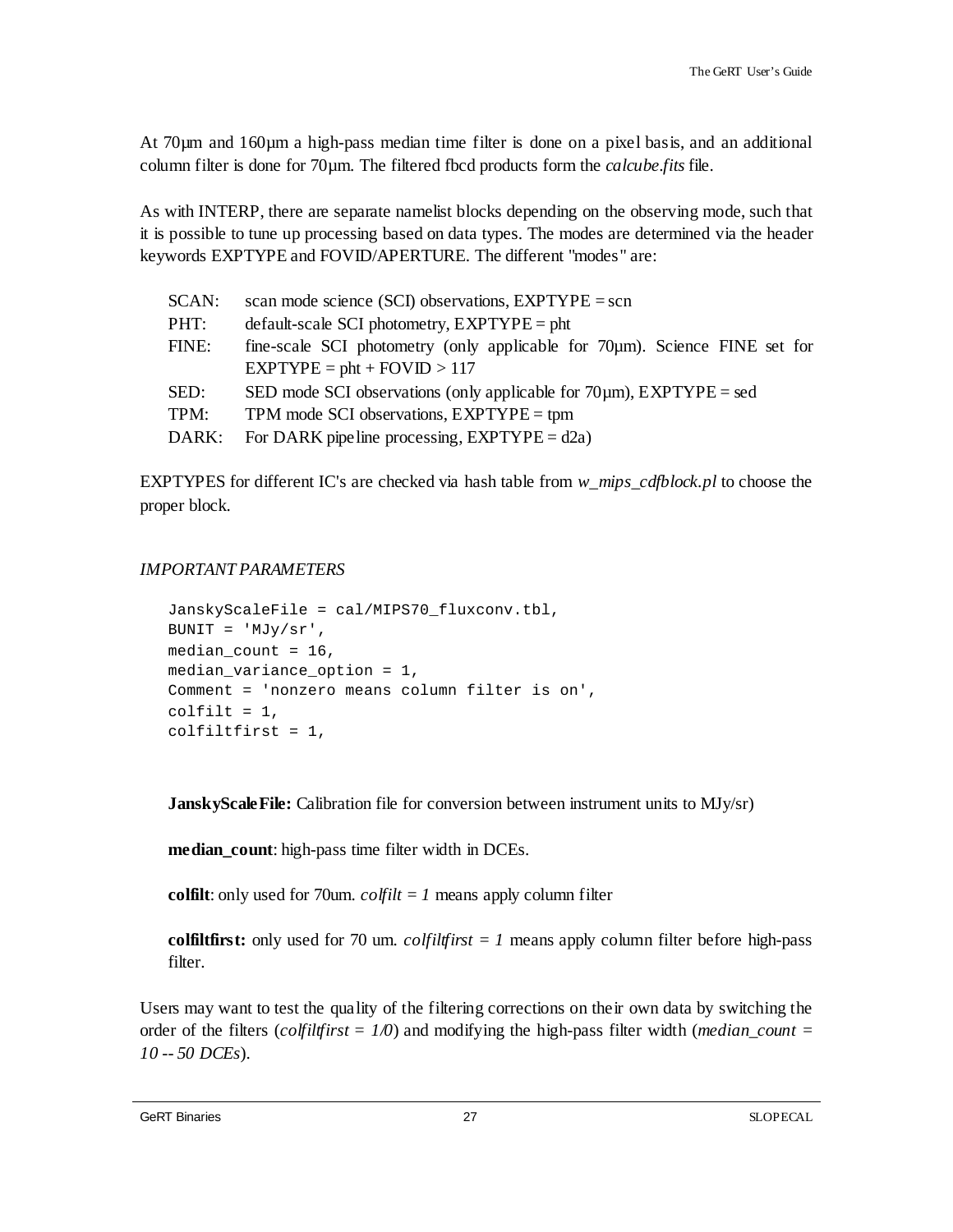The high-pass median time filter cannot be run stand-alone (requires call to SLOPECAL). The median filter subtracts the median value of the surrounding DCEs on a pixel-by-pixel basis. If the namelist parameter *median\_count* is nonzero, then up to *median\_count* of samples will be extracted from the FITScube by looking for non-stim and non-NaN values in the following order:  $-1, +1, -2, +2, -3, +3, -4, +4, \ldots$  until *median* count values have been found. Stims are not affected. Pixels that are NaN's are not affected. The selection process will not go outside the boundaries of the FITScube, which means the median buffer for the last non-stim pixel is the *median\_count* non-stim pixels preceding it.

### <span id="page-27-0"></span>3.12 COLMN\_FLTR

Applies column filter for MIPS-70 fbcds. Normally COLMN\_FLTR is used as a function within the SLOPECAL module, but it can be run offline stand-alone.

*INPUT*

- a) File: 3-D fits file.
- b) File: corresponding bmask.fits.
- c) File: corresponding uncertainties fits file.

#### *OUTPUT*

- a) File: column\_filtr.fits (input image after subtracting the column medians (double)).
- b) File: column\_filtr\_uncertainties.fits (file with uncertainties (double)).

#### *DISCUSSION*

Column filter should subtract the median of the values of the good pixels in the column for each column for every MIPS-70 filtered-bcd. Bad readout region on good side of the array is ignored by using the information in the bmask.

### <span id="page-27-1"></span>3.13 GETLAYER

This program extracts a single plane from a fits cube and writes it as a simple fits file. The keywords from the input file are copied, with modifications to the naxis keyword. Only short, unsigned short ( $BITPIX = 16$ ,  $BZERO = 32768$ ), and single-precision data types are supported.

#### *USAGE*

GeRT Binaries 28 COLMN\_FLTR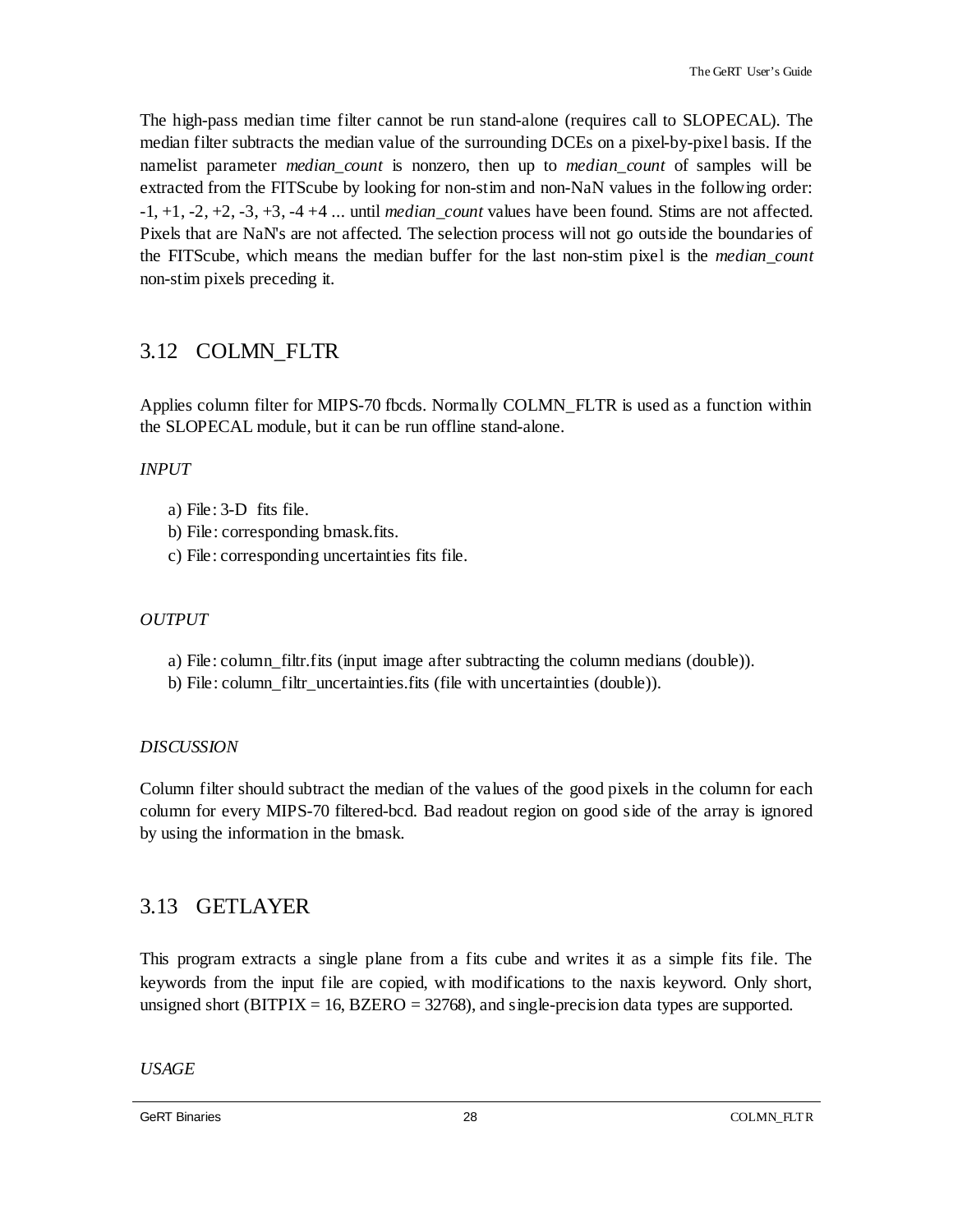```
getlayer -i <input fits cube> 
          -k <input simple fits file with keywords to copy> 
          -o <output simple fits file> 
          -z <bzero> 
          -h <HDU> 
          -l <layer> 
          -d (prints debug statements) 
          -m <multifile list file> overrides -k and -o options 
          -v (verbose output)
```
The header from fits file "-k" is attached to the pixel data for a layer of a data cube "-i". Loop through the cube with index "-l". GETLAYER and STACKLAYER are used by the GeRT to move data in and out of cubes. The uncalibrated slope images need to be stacked into a data cube for calibration and filtering (software was designed this way). After calibration, the cube is split apart into individual BCD products and headers with pointing from the slope images are reattached.

### <span id="page-28-0"></span>3.14 ge\_mask\_pointsource

Copy of the mask\_pointsource script from MOPEX. Given a list of point source coordinates either in x,y (then FIF is required), or in RA,Dec decimal degrees, the module masks the user specified bit for the pixels within the user specified circle or box centered on the point sources. The number of point sources projected onto each mask is recorded in the header with the keyword NPSMASKD.

There are two usage modes specified by the *Input\_Use* keyword. If *Input\_Use = 'copy\_input\_data'*, then the output masks are the result of "OR"-ing the input masks and the "point source" bit. If *Input\_Use = 'copy\_input\_header'*, then the output masks are created from scratch. In this case the data type of the output masks is a single byte  $(8 \text{ bits}, \text{BITPLY} = 8)$ .

For either usage mode a list of input images is required for the header information, such as image sizes and pointing. If *Input\_Use = 'copy\_input\_header'*, the input images don't have to be masks. One can use any images, e.g. BCDs, with the relevant header information.

Output file names can be specified either in the *OutputListFileName* or created from the input files file names. In the latter case an *Output Prefix* should be specified. The output file names are created by replacing the path in the input file names with the *Output\_Prefix*. If *Output\_Prefix* contains subdirectories names, the subdirectories have to have been created. In order to overwrite the input masks with the output masks set *OutputListFileName = ImageListName*. For S14.0 users can use the MOPEX detect image for masking instead of a source list.

See the GeRT cleanup scripts to see how to call binary from the command line.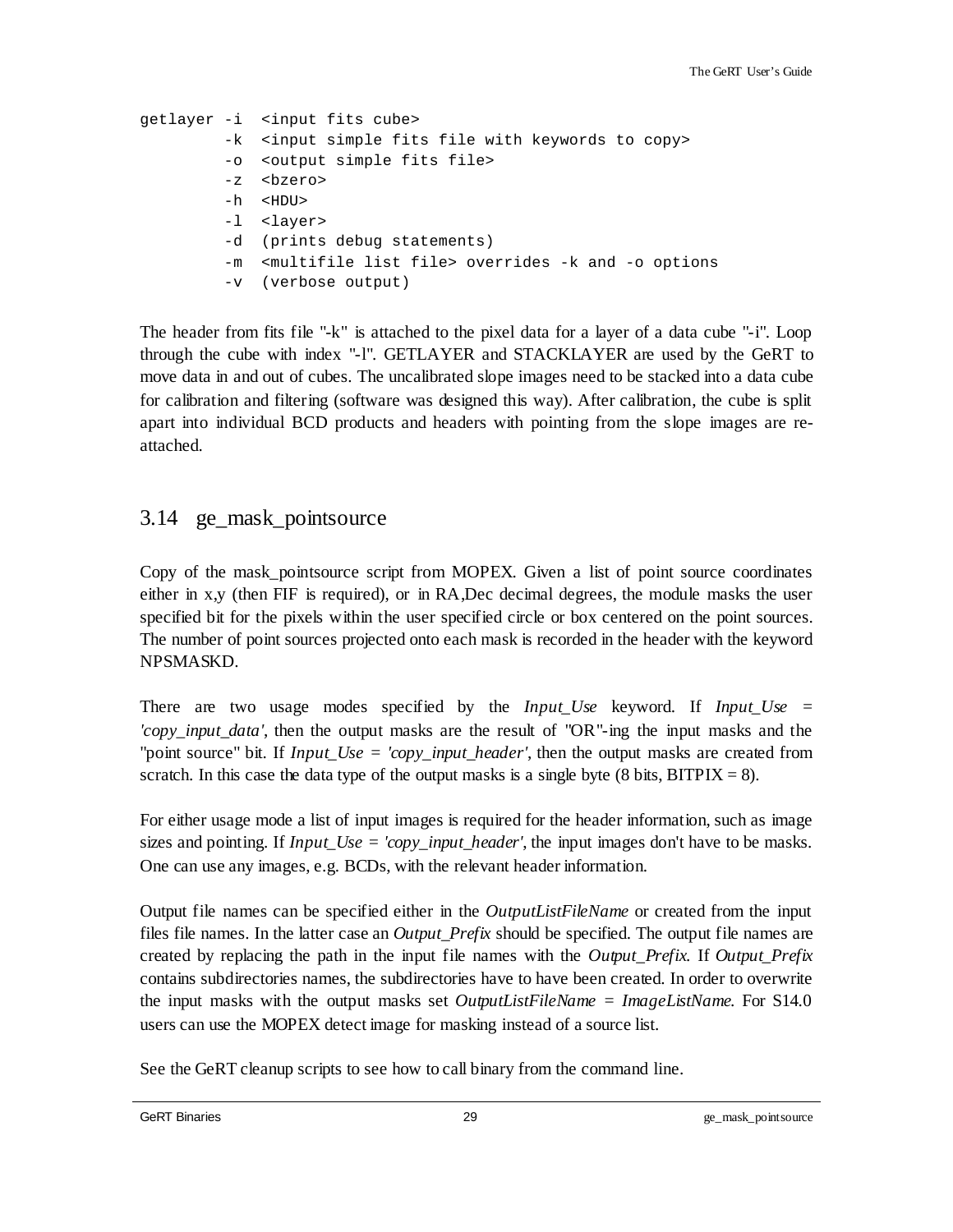### <span id="page-29-0"></span>3.15 mips\_ge\_mask.h

The MIPS-Ge mask definitions are summarized below (*mips\_ge\_mask.h* is an include file used in the binaries). The PMASK is a static cal file, while the bmask is made from the processing for each BCD.

#### **S14 PMASK:**

```
Bit Comments
2 Noisy pixel
3 Bad electronic nonlinearity
8 Bad half of 70um array 
14 Bad pixel
```
#### **S14 BMASK:**

```
Bit Comments
 0 Stimflash DCE
 1 
 \overline{2}3 Saturated sample(s) found in raw data
 4 
 5 Data near stimflash warning
 6 Stim extrapolation warning
 7 
 8 Raw DCE has missing data
 9 Radhit(s) found in raw data
10 Uncertainty Status 
11 Bad pixel as defined by the pmask
12 Slope calibration failed
13 Slope calculation failed
14 Missing layer, NaN and/or bad data
```
Details with hex bit values.

#### **Naming conventions:**

| qep prefix | $ -$ |  | pmask file definition |
|------------|------|--|-----------------------|
| ged prefix | $ -$ |  | dmask file definition |
| qeb prefix | $ -$ |  | bmask file definition |
| gec prefix |      |  | cmask file definition |

Very often bits have identical semantics in different files because bits get copied from one file to another. It is highly desirable to have spelling identical (as far as it can be) in this case. Thus the prefix is invented.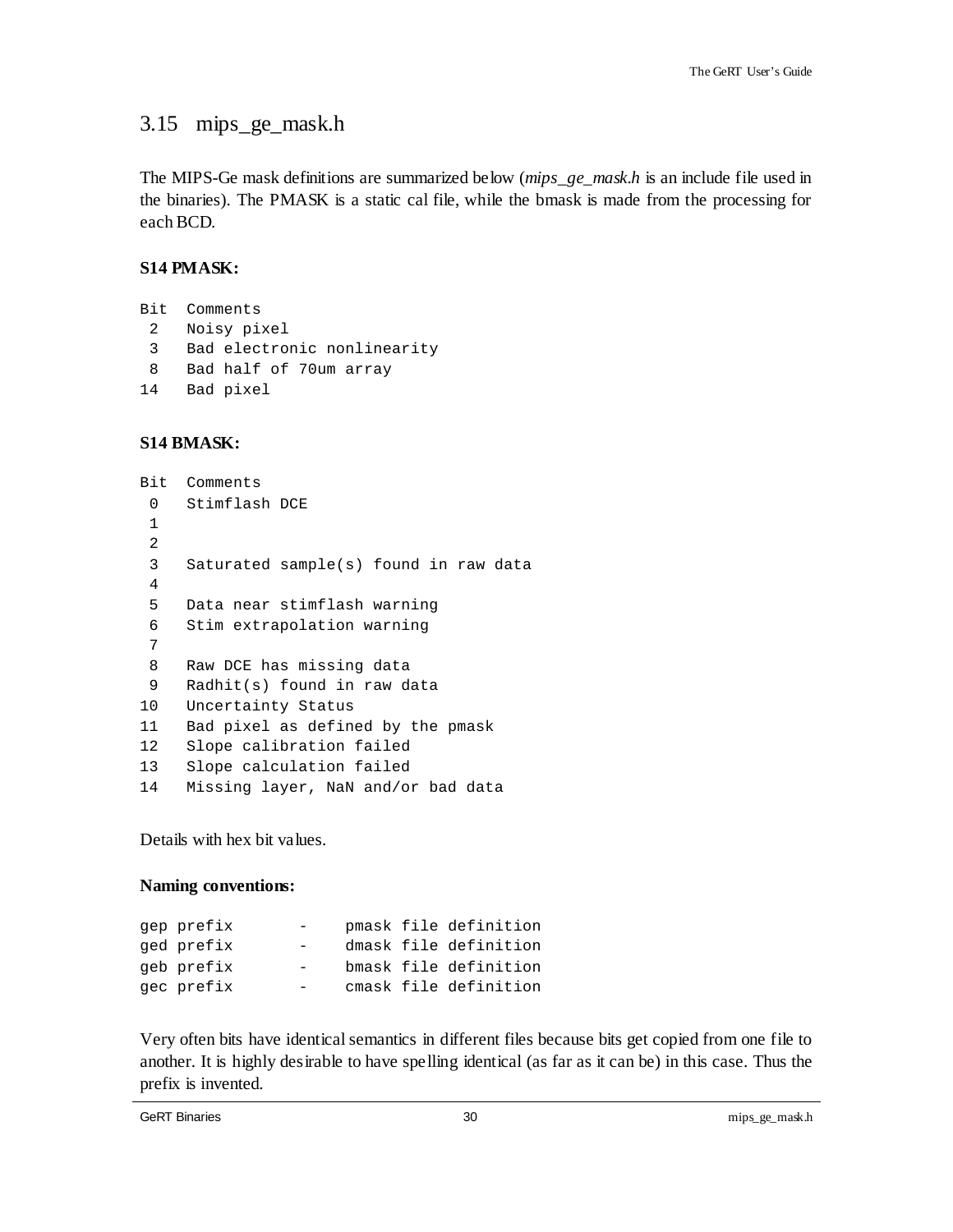### **PMASK (Static pixel mask file)**

| #define gep NOISY   | $0 \times 0004$ |
|---------------------|-----------------|
| #define gep BADHALF | $0 \times 0100$ |
| #define gep BADPIX  | $0 \times 4000$ |

### **DMASK**

Ramp status bits for each pixel contained in a FITScube (third dimension is sample number in ramp). Produced by sloper pipeline

| #define ged DIDRHDET     | 0x0004 |
|--------------------------|--------|
| #define ged_SATURATEHI   | 0x0008 |
| #define ged SATURATELO   | 0x0010 |
| #define ged SEGMENT      | 0x0100 |
| #define ged RADHIT       | 0x0200 |
| #define ged BADSAMP      | 0x0800 |
| #define ged RHBADSAMP    | 0x2000 |
| #define ged SAMPSMISSING | 0x4000 |
|                          |        |

#### **BMASK**

Status bits for each pixel contained in an image plane. Produced by sloper pipeline, updated by caler pipeline.

|           | #define qeb STIMDCE      | 0x0001          |  |
|-----------|--------------------------|-----------------|--|
| /* unused |                          | $0x0002$ */     |  |
|           | #define geb NOISY        | 0x0004          |  |
|           | #define geb_SATURATED    | 0x0008          |  |
|           | #define geb USER4        | 0x0010          |  |
|           | #define geb USER5        | $0 \times 0020$ |  |
|           | #define geb STIMEXTRAP   | 0x0040          |  |
| /* unused |                          | $0x0080$ */     |  |
|           | #define geb SAMPSMISSING | 0x0100          |  |
|           | #define qeb RADHIT       | $0 \times 0200$ |  |
|           | #define geb_UNCERTSTATUS | 0x0400          |  |
|           | #define qeb BADPIX       | 0x0800          |  |
|           | #define geb CALERFAIL    | 0x1000          |  |
|           | #define geb_SLOPERFAIL   | 0x2000          |  |
|           | #define geb MISSLAYER    | 0x4000          |  |
|           |                          |                 |  |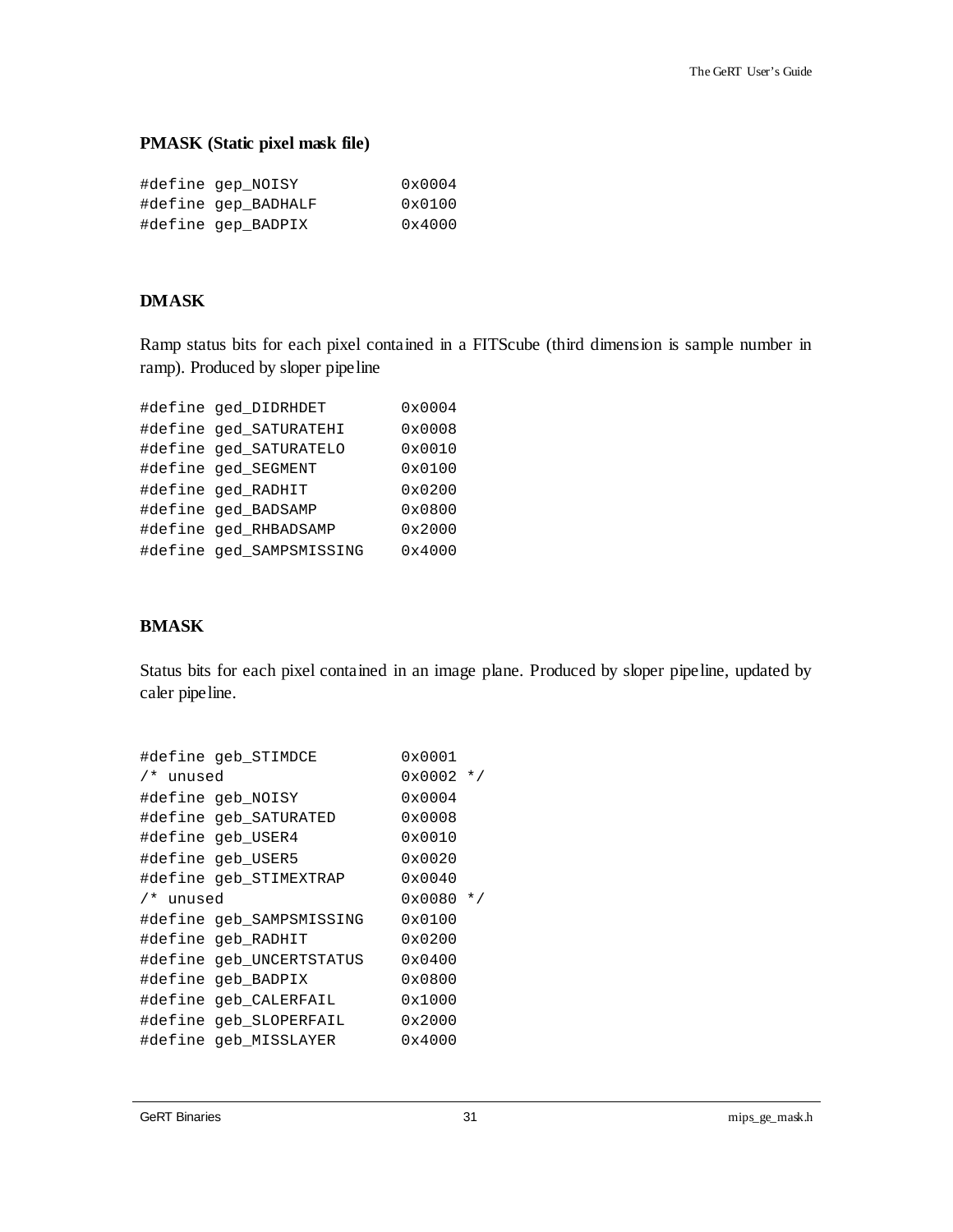#### **CMASK**

Status bits for each pixel contained in an image plane. Produced by a calibration pipeline, supplied by caltrans to pipelines needing the cal file.

#define gec\_NOISY 0x0004 #define gec\_DARKFEW 0x0010 #define gec\_ILCORRFEW 0x0020 #define gec\_BADHALF 0x0100 #define gec\_BADCAL 0x2000 #define gec\_BADPIX

### <span id="page-31-0"></span>3.16 IMHEADER

The binary imheader is a general tool used to read the headers of fits files.

#### *USAGE*

imheader file [files ...]

### <span id="page-31-1"></span>3.17 MIPSFLAT

Module used by IC pipelines to make IC product. For pixels not identified as bad in the mask files, mipsflat takes a trimmed-average per pixel of the dark subtracted data cube to derive the IC value for each pixel. The namelist block control mipsflat is "FLATFIELDIN" within the *MIPS\*\_FLUXCAL\_0.nl*.

#### *IMPORTANT PARAMETERS*

```
cut_post_latent_dce = 0,
trim prcnt = 48,
trim_prcnt_global = 50,
```
**cut\_post\_latent\_dce:** the number of DCEs after the stim flash DCE to ignore.

**trim\_prcnt:** the +/- trimmed percentage of DCEs from the wings of the distribution before. trim\_prcnt =  $50$  gives a median.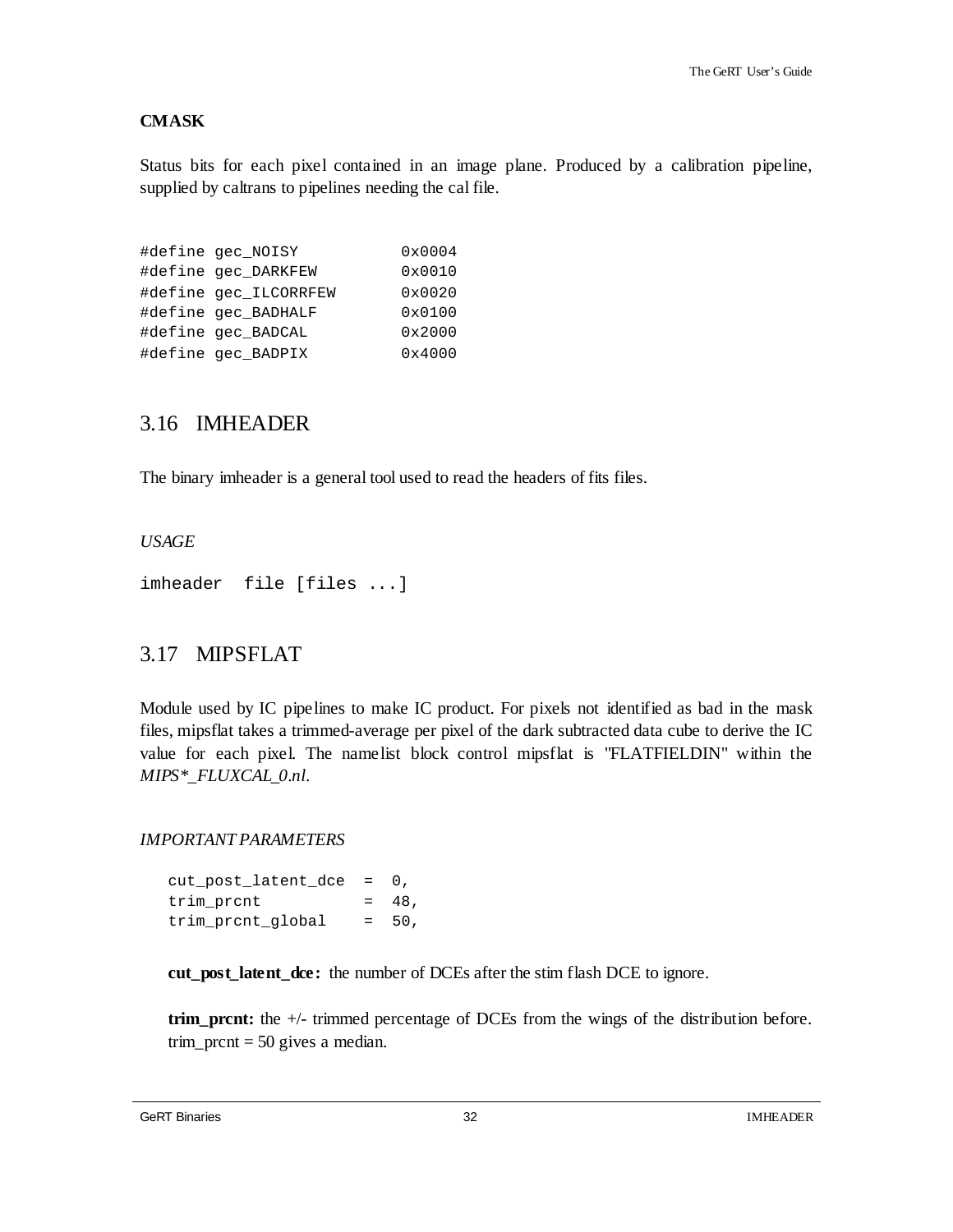**trim\_prcent\_global:** controls the normalization of the IC product (*trim\_prcnt\_global = 50* gives median). Currently, the IC is normalized to the array median of the remaining good (non-bad and non-noisy pixels and non-NaN) pixels defined in the PMASK.

### <span id="page-32-0"></span>3.18 MIPSDARK

Module used by the DARK pipeline to make the DARK product. For pixels not identified as bad in the mask files, mipsdark takes a trimmed-median per pixel of the data cube after the stim response correction to derive the DARK value for each pixel. The namelist block control mipsdark is "MIPSDARKIN" within the *MIPS\*\_FLUXCAL\_0.nl*.

*IMPORTANT PARAMETERS*

```
Cutoff Outlrs = 2.5,
Outlrs_Percent = 5.0,
Skip_Post_DCE = 0, 
Nan Percent = 10.0,
```
**Cutoff\_Outlr:** the sigma value about the median that is clipped before calculating the median per pixel.

**Outlrs\_Percent:** the percentage threshold for the number outlier values per pixel before flagging in the output CMASK file.

**Skip\_Post\_DCE:** the number of DCEs after the stim flash DCE to ignore.

**Nan\_Percent:** the NaN percentage threshold for the number NaN values per pixel before flagging in the output CMASK file.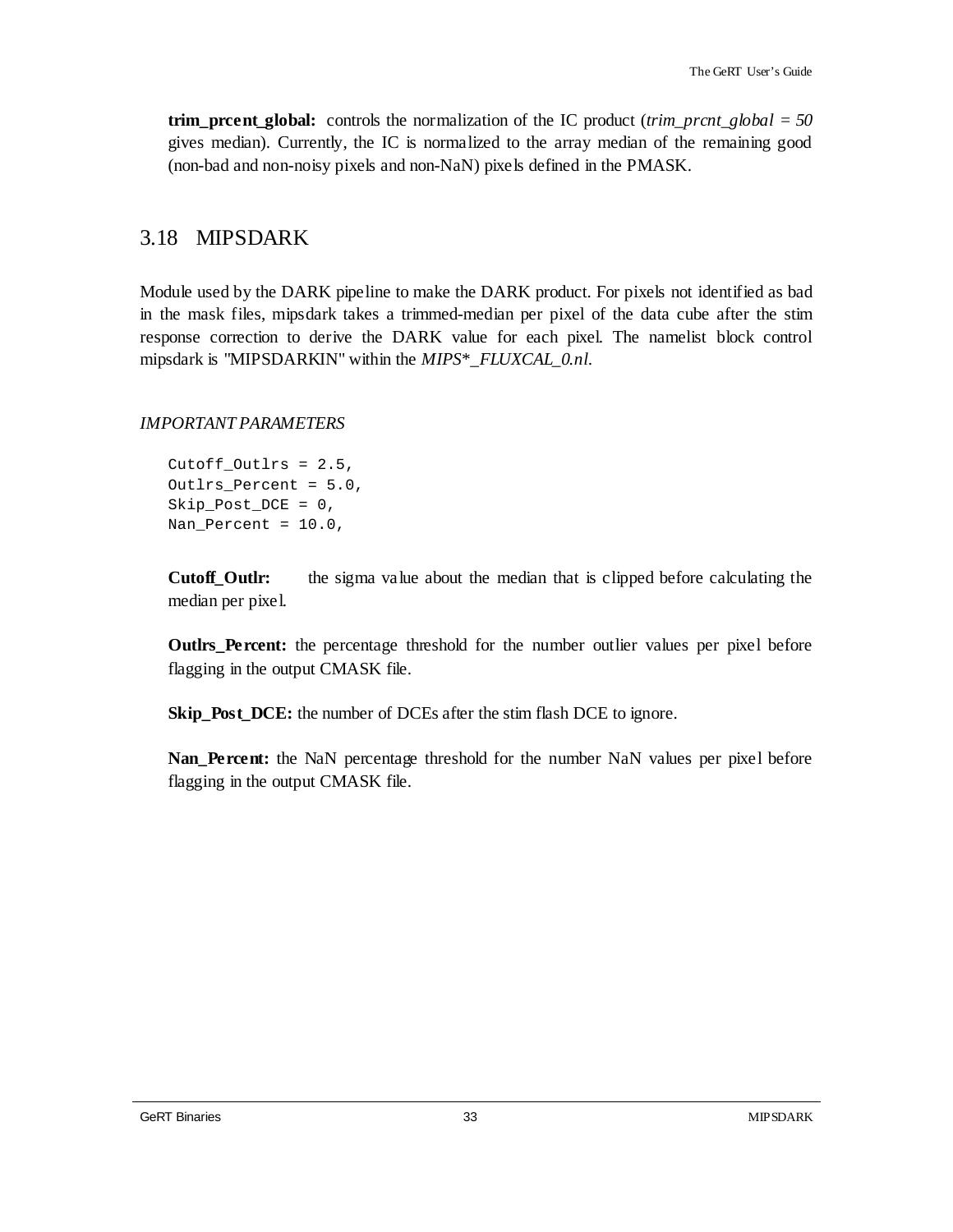# <span id="page-33-0"></span>**Chapter 4. GeRT Scripts**

The scripts are stored in \$WRAPDIR (\$SOS\_GeRT/scripts).

### <span id="page-33-1"></span>4.1 gert\*.pl

Main Perl script for running the GeRT described in sections 1-4. *gert.pl* is setup to run without Perl threads. If Thread.pm is available, use *gert\_thread.pl* for increased speed. *gert\_thread\_rm.pl* shows a modified *gert\_thread.pl* script that deletes the intermediate SLOPER products to save disk space.

### <span id="page-33-2"></span>4.2 cleanup\*.tcsh

The *cleanup\*.tcsh* scripts are described in [Chapter 2.](#page-13-0) These scripts mask sources and then calculate the filtering corrections and make new filtered BCDs.

### *USAGE*

unix% cleanup70.tcsh bcd70lis mask70.lis unc70.lis lirg70

#### *INPUT*

- 1. Before running the script, an input list of sources for masking in the *mask\_pointsource.nl* must have been set up, e.g., *PointSourceList = 'source.tbl'.* See [Chapter 2](#page-13-0) for details.
- 2. *bcd70.lis*, *mask70.lis* and *unc70.lis* are the nput lists of BCDs, bmasks, and uncertainties, respectively.
- 3. *lirg70* is the output directory. The cleaned BCDs will be writted to *cclirg70/*.

### *DISCUSSION*

The script deletes intermediate files.

• Attaches header pointing information to Bmask files by running *bcd2cube.pl* (stacklayer) and then *cube2bcd.pl* (getlayer). This is not the most efficient way to do this, but the scripts are already developed.

GeRT Scripts 34 gert\*.pl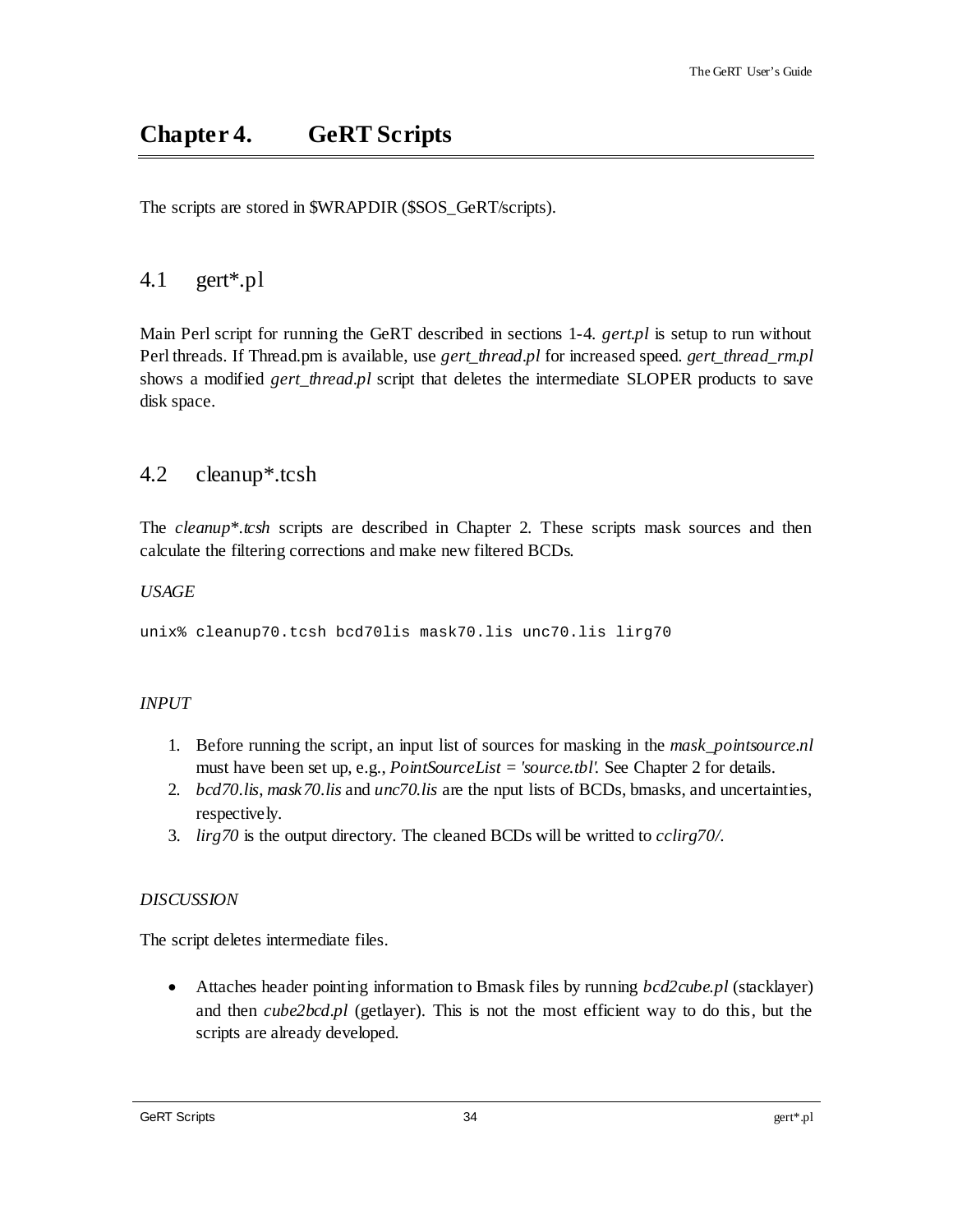- Updates the Bmask files by masking out the location of the sources using *ge\_mask\_pointsource* script and controlled by the *mask\_pointsource\_\*.nl* namelist file.
- Stacks the data into cubes for filtering using *bcd2cube.pl* (stacklayer).
- Runs column and high-pass time filtering on cube via slopecal with input namelist *caler\_cleanup\*.nl*. Bad pixels and source pixels are not included in the filtering corrections.
- Output cleaned up BCDs put in *cclirg70/*.
- Se[e Chapter 2](#page-13-0) for examples.

### <span id="page-34-0"></span>4.3 bcd2cube.pl

Offline BCD to cube Perl function.

### *USAGE*

unix% bcd2cube.pl INlist CUBE

where **INlist:** input list of original BCDs **CUBE:** Output fits data cube

Uses system call to the downlink stacklayer binary (BCD headers are dropped).

### <span id="page-34-1"></span>4.4 cube2bcd.pl

Offline cube to BCD Perl function.

#### *USAGE*

unix% cube2bcd.pl INlist CUBE OUTdir

where **INlist:** input list of original BCDs **CUBE:** Clean fits data cube **OUTdir:** Output directory of new BCDs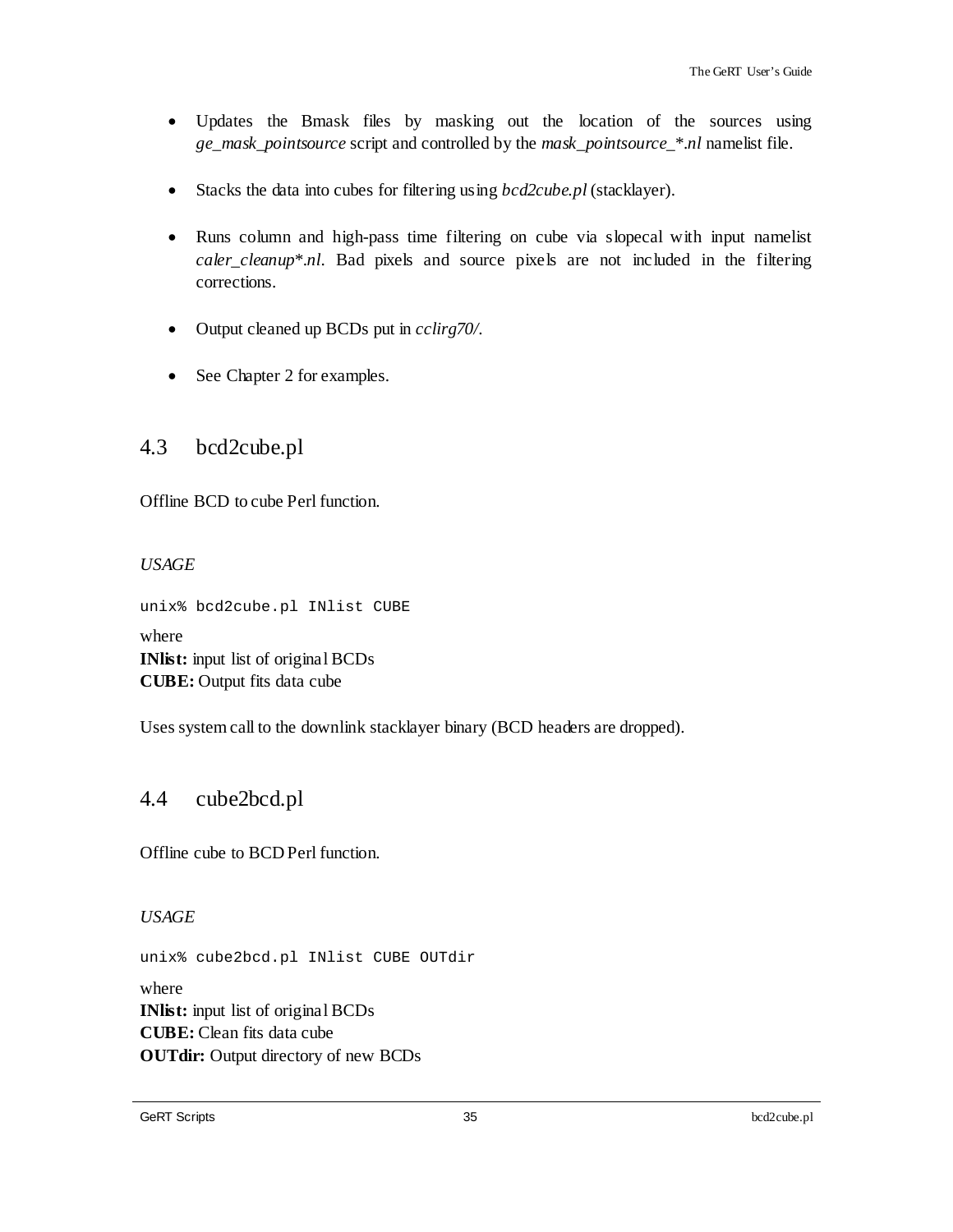The headers are from the INlist files and the pixel values are from CUBE; uses a system call to the downlink binary *getlayer*.

### <span id="page-35-0"></span>4.5 mips/w\_mips\_rfitshead.pl

Perl script used by software to read FITS headers and put keywords into a hash table for processing.

### <span id="page-35-1"></span>4.6 mips/w\_mips\_cdfblock.pl

Perl script called from within *gert.pl* that picks the proper namelist block name based on keywords via calling yet another Perl script (*w\_mips\_ensemble\_files.pl*).

FINE-scale photometry observations are picked for exptype = pht and aperture/FOVID > 117 (aperture  $\sim$  fovid after online FPG), and exptype set to ffl for pfl and aperture  $> 117$  (FINE-scale IC).

### <span id="page-35-2"></span>4.7 mips/w\_mips\_ensembles\_files.pl

Perl script with hash tables mapping caltype with exptype.

```
# hash tables giving mapping from exptype to caltype
# must return an empty value for non calibration exposure types
# Hash to look up type from exptype
%exptypetab =
 (
 "scn" => "SCAN",
 "pht" => "PHT",
 "tpm" => "TPM",
 "d2a" => "DARK",
 "d2b" => "DARK",
 "f2a" => "ILCORR",
 "f2b" => "ILCORR",
 "fs" => "ILCORRSED",
 "sed" => "SED",
 "d3" => "DARK",
 "f3" => "ILCORR","sfl" => "SCAN",
 "ffl" => "FINE",
 "tfl" => "TFM",
```